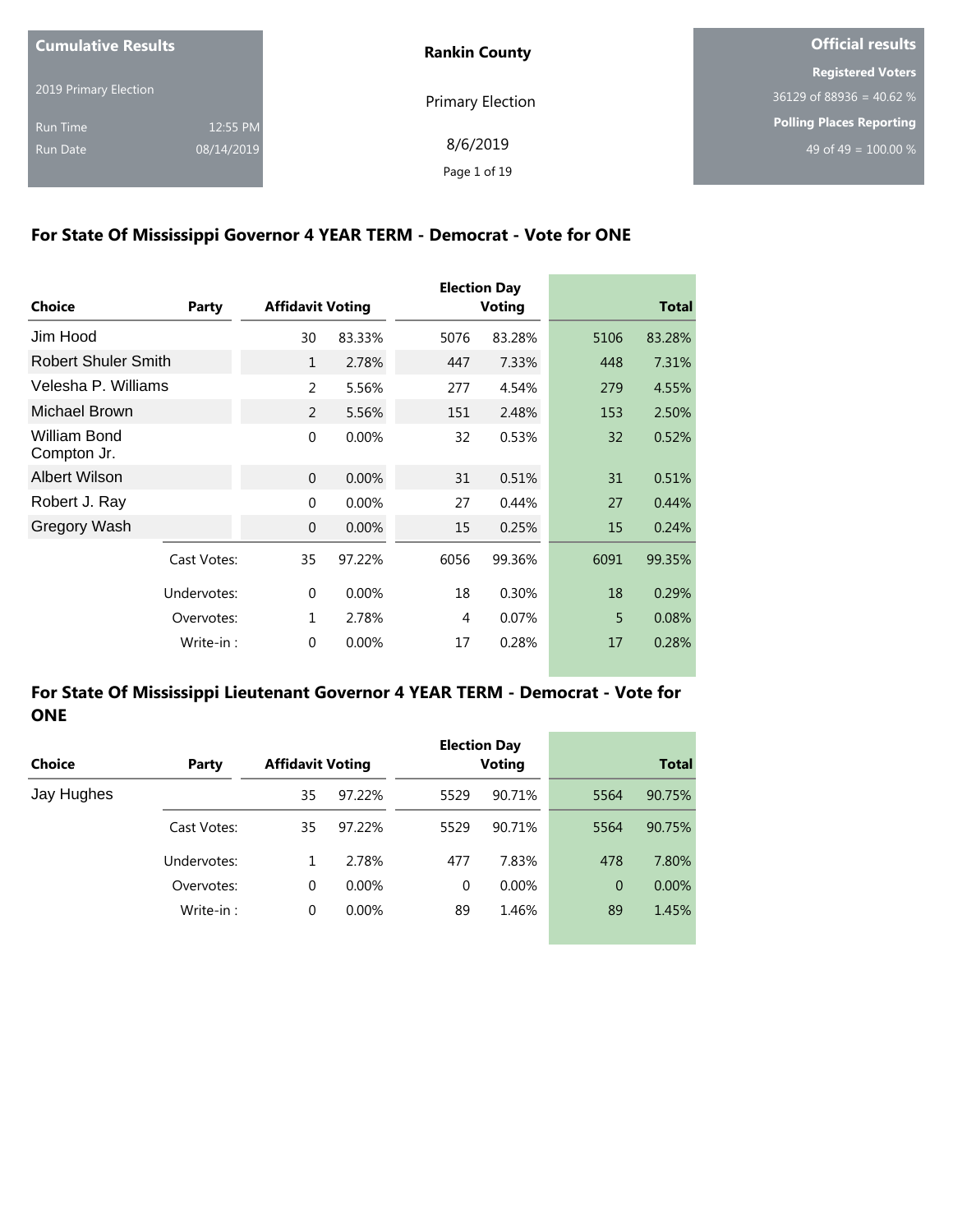| <b>Cumulative Results</b> |            | <b>Rankin County</b>    | Official results           |
|---------------------------|------------|-------------------------|----------------------------|
|                           |            |                         | <b>Registered Voters</b>   |
| 2019 Primary Election     |            | <b>Primary Election</b> | $36129$ of 88936 = 40.62 % |
| <b>Run Time</b>           | 12:55 PM   |                         | Polling Places Reporting   |
| Run Date                  | 08/14/2019 | 8/6/2019                | 49 of 49 = $100.00\%$      |
|                           |            | Page 2 of 19            |                            |

## **For State Of Mississippi Secretary Of State 4 YEAR TERM - Democrat - Vote for ONE**

|                    |             |                         |          |      | <b>Election Day</b> |      |              |
|--------------------|-------------|-------------------------|----------|------|---------------------|------|--------------|
| Choice             | Party       | <b>Affidavit Voting</b> |          |      | <b>Voting</b>       |      | <b>Total</b> |
| Johnny DuPree      |             | 26                      | 72.22%   | 4517 | 74.11%              | 4543 | 74.10%       |
| Maryra Hodges Hunt |             | 8                       | 22.22%   | 1339 | 21.97%              | 1347 | 21.97%       |
|                    | Cast Votes: | 34                      | 94.44%   | 5856 | 96.08%              | 5890 | 96.07%       |
|                    | Undervotes: | 2                       | 5.56%    | 216  | 3.54%               | 218  | 3.56%        |
|                    | Overvotes:  | 0                       | $0.00\%$ |      | 0.02%               | 1    | 0.02%        |
|                    | Write-in:   | 0                       | 0.00%    | 22   | 0.36%               | 22   | 0.36%        |

### **For State Of Mississippi Attorney General 4 YEAR TERM - Democrat - Vote for ONE**

|                        |             |                         |          |          | <b>Election Day</b> |                |              |
|------------------------|-------------|-------------------------|----------|----------|---------------------|----------------|--------------|
| <b>Choice</b>          | Party       | <b>Affidavit Voting</b> |          |          | <b>Voting</b>       |                | <b>Total</b> |
| Jennifer Riley Collins |             | 33                      | 91.67%   | 5510     | 90.40%              | 5543           | 90.41%       |
|                        | Cast Votes: | 33                      | 91.67%   | 5510     | 90.40%              | 5543           | 90.41%       |
|                        | Undervotes: | 2                       | 5.56%    | 515      | 8.45%               | 517            | 8.43%        |
|                        | Overvotes:  | 0                       | $0.00\%$ | $\Omega$ | $0.00\%$            | $\overline{0}$ | 0.00%        |
|                        | Write-in:   |                         | 2.78%    | 70       | 1.15%               | 71             | 1.16%        |

#### **For State Of Mississippi State Treasurer 4 YEAR TERM - Democrat - Vote for ONE**

| Choice          | Party       | <b>Affidavit Voting</b> |          |          | <b>Election Day</b><br><b>Voting</b> |          | <b>Total</b> |
|-----------------|-------------|-------------------------|----------|----------|--------------------------------------|----------|--------------|
| Addie Lee Green |             | 32                      | 88.89%   | 5536     | 90.83%                               | 5568     | 90.82%       |
|                 | Cast Votes: | 32                      | 88.89%   | 5536     | 90.83%                               | 5568     | 90.82%       |
|                 | Undervotes: | 2                       | 5.56%    | 509      | 8.35%                                | 511      | 8.33%        |
|                 | Overvotes:  | $\Omega$                | $0.00\%$ | $\Omega$ | $0.00\%$                             | $\Omega$ | $0.00\%$     |
|                 | Write-in:   | 2                       | 5.56%    | 50       | 0.82%                                | 52       | 0.85%        |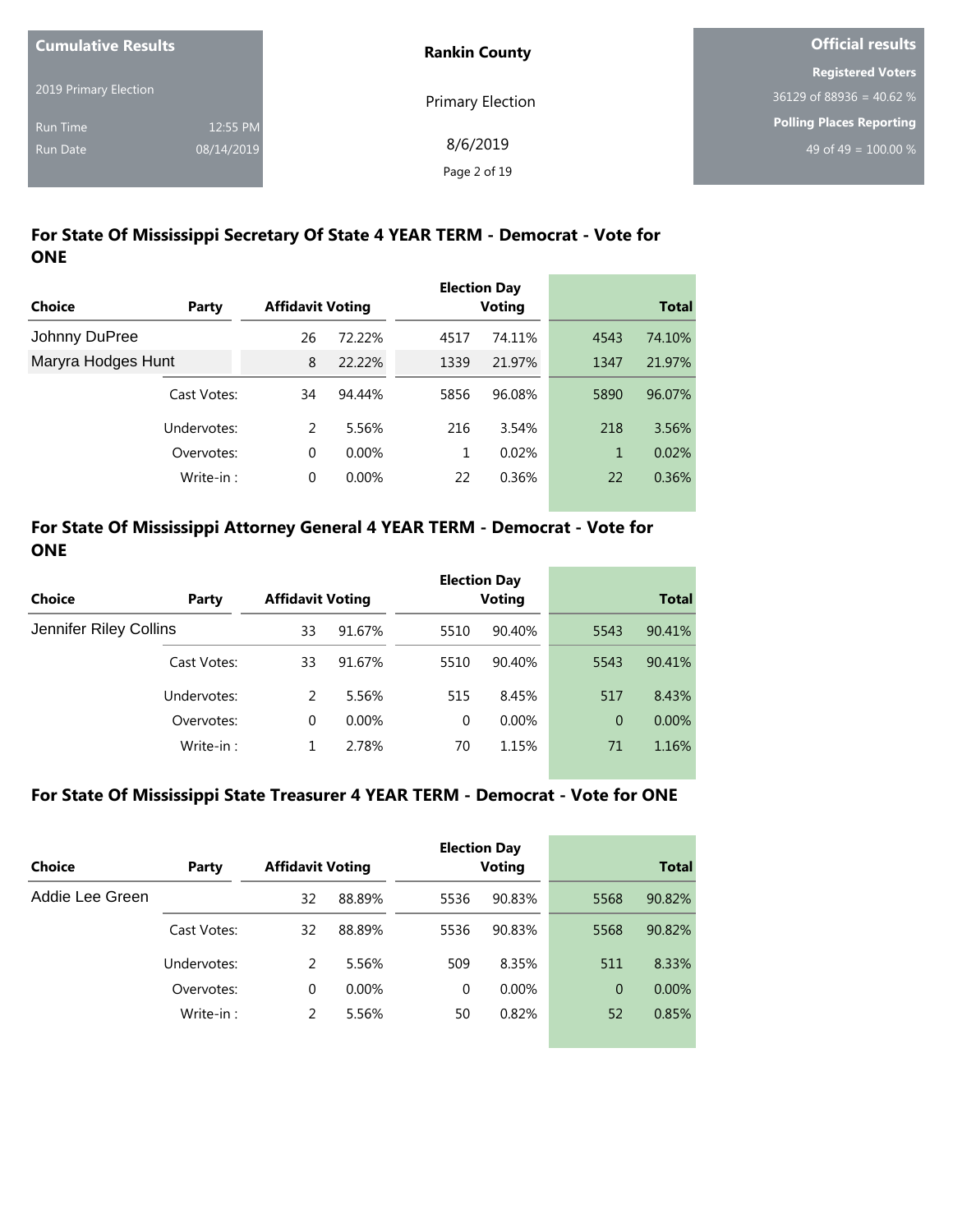| <b>Cumulative Results</b> |            | <b>Rankin County</b> | Official results                 |
|---------------------------|------------|----------------------|----------------------------------|
|                           |            |                      | <b>Registered Voters</b>         |
| 2019 Primary Election     |            | Primary Election     | $36129$ of 88936 = 40.62 %       |
| <b>Run Time</b>           | 12:55 PM   |                      | <b>Polling Places Reporting</b>  |
| <b>Run Date</b>           | 08/14/2019 | 8/6/2019             | 49 of 49 = $\overline{100.00\%}$ |
|                           |            | Page 3 of 19         |                                  |

## **For State Of Mississippi Commissioner Of Agriculture & Commerce 4 YEAR TERM - Democrat - Vote for ONE**

| Choice         | Party       | <b>Affidavit Voting</b> |          |      | <b>Election Day</b><br><b>Voting</b> |      | <b>Total</b> |
|----------------|-------------|-------------------------|----------|------|--------------------------------------|------|--------------|
| Rickey L. Cole |             | 33                      | 91.67%   | 5467 | 89.70%                               | 5500 | 89.71%       |
|                | Cast Votes: | 33                      | 91.67%   | 5467 | 89.70%                               | 5500 | 89.71%       |
|                | Undervotes: | 2                       | 5.56%    | 590  | 9.68%                                | 592  | 9.66%        |
|                | Overvotes:  | 0                       | $0.00\%$ | 1    | 0.02%                                | 1    | 0.02%        |
|                | Write-in:   |                         | 2.78%    | 37   | 0.61%                                | 38   | 0.62%        |

## **For State Of Mississippi Commissioner Of Insurance 4 YEAR TERM - Democrat - Vote for ONE**

|                |             |                         |          |      | <b>Election Day</b> |              |        |
|----------------|-------------|-------------------------|----------|------|---------------------|--------------|--------|
| Choice         | Party       | <b>Affidavit Voting</b> |          |      | Voting              | <b>Total</b> |        |
| Robert E. Amos |             | 34                      | 94.44%   | 5442 | 89.29%              | 5476         | 89.32% |
|                | Cast Votes: | 34                      | 94.44%   | 5442 | 89.29%              | 5476         | 89.32% |
|                | Undervotes: |                         | 2.78%    | 609  | 9.99%               | 610          | 9.95%  |
|                | Overvotes:  |                         | 2.78%    |      | 0.02%               | 2            | 0.03%  |
|                | Write-in:   | 0                       | $0.00\%$ | 43   | 0.71%               | 43           | 0.70%  |

### **For Public Service Commissioner Central District 4 YEAR TERM - Democrat - Vote for ONE**

| Choice                | Party       | <b>Affidavit Voting</b> |          |      | <b>Election Day</b><br>Voting |      | <b>Total</b> |
|-----------------------|-------------|-------------------------|----------|------|-------------------------------|------|--------------|
|                       |             |                         |          |      |                               |      |              |
| De'Keither A. Stamps  |             | 12                      | 33.33%   | 2799 | 45.92%                        | 2811 | 45.85%       |
| Dorothy 'Dot' Benford |             | 10                      | 27.78%   | 1410 | 23.13%                        | 1420 | 23.16%       |
| Ryan Brown            |             | 8                       | 22.22%   | 1118 | 18.34%                        | 1126 | 18.37%       |
| <b>Bruce Burton</b>   |             | 6                       | 16.67%   | 501  | 8.22%                         | 507  | 8.27%        |
|                       | Cast Votes: | 36                      | 100.00%  | 5828 | 95.62%                        | 5864 | 95.65%       |
|                       | Undervotes: | $\Omega$                | $0.00\%$ | 247  | 4.05%                         | 247  | 4.03%        |
|                       | Overvotes:  | $\Omega$                | $0.00\%$ | 2    | 0.03%                         | 2    | 0.03%        |
|                       | Write-in:   | 0                       | 0.00%    | 18   | 0.30%                         | 18   | 0.29%        |
|                       |             |                         |          |      |                               |      |              |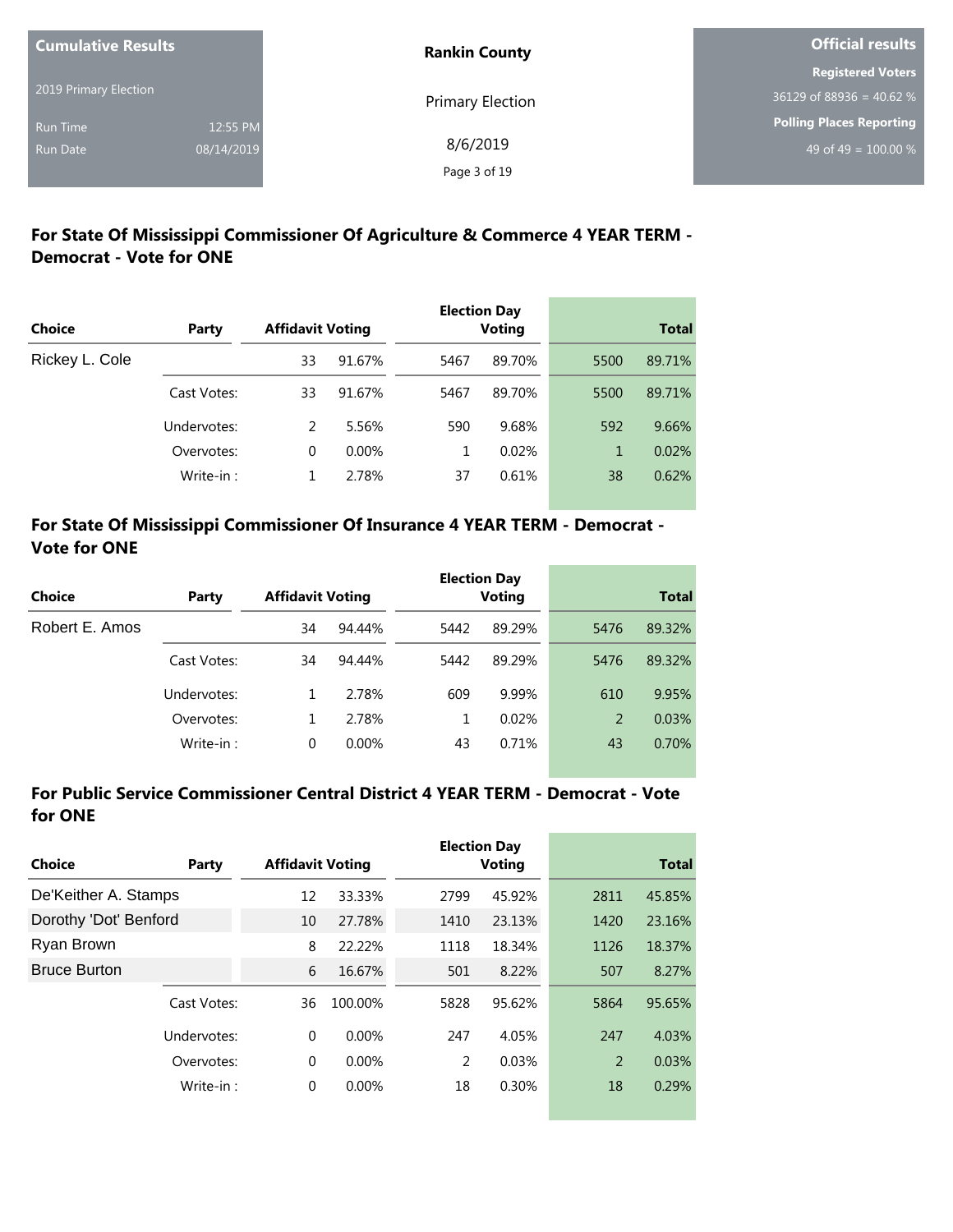| <b>Cumulative Results</b> |            | <b>Rankin County</b>    | <b>Official results</b>    |
|---------------------------|------------|-------------------------|----------------------------|
|                           |            |                         | <b>Registered Voters</b>   |
| 2019 Primary Election     |            | <b>Primary Election</b> | $36129$ of 88936 = 40.62 % |
| <b>Run Time</b>           | 12:55 PM   |                         | Polling Places Reporting   |
| Run Date                  | 08/14/2019 | 8/6/2019                | 49 of 49 = $100.00\%$      |
|                           |            | Page 4 of 19            |                            |

## **For Transportation Commissioner Central District 4 YEAR TERM - Democrat - Vote for ONE**

|                   |             |                         |          |      | <b>Election Day</b> |      |              |
|-------------------|-------------|-------------------------|----------|------|---------------------|------|--------------|
| Choice            | Party       | <b>Affidavit Voting</b> |          |      | <b>Voting</b>       |      | <b>Total</b> |
| Willie L. Simmons |             | 20                      | 55.56%   | 3198 | 52.47%              | 3218 | 52.49%       |
| Marcus L. Wallace |             | 14                      | 38.89%   | 2520 | 41.35%              | 2534 | 41.33%       |
|                   | Cast Votes: | 34                      | 94.44%   | 5718 | 93.81%              | 5752 | 93.82%       |
|                   | Undervotes: | 1                       | 2.78%    | 344  | 5.64%               | 345  | 5.63%        |
|                   | Overvotes:  | $\Omega$                | $0.00\%$ | 3    | 0.05%               | 3    | 0.05%        |
|                   | Write-in:   | 1                       | 2.78%    | 30   | 0.49%               | 31   | 0.51%        |

### **For State House Of Rep 68 District 68 4 YEAR TERM - Democrat - Vote for ONE**

|                    |             |                         |          |               | <b>Election Day</b> |              |          |
|--------------------|-------------|-------------------------|----------|---------------|---------------------|--------------|----------|
| Choice             | Party       | <b>Affidavit Voting</b> |          | <b>Voting</b> |                     | <b>Total</b> |          |
| Zakiya Summers     |             | 0                       | $0.00\%$ | 161           | 42.82%              | 161          | 42.82%   |
| Cassandra Welchlin |             | $\Omega$                | 0.00%    | 142           | 37.77%              | 142          | 37.77%   |
| Lonnie Holmes      |             | $\Omega$                | $0.00\%$ | 59            | 15.69%              | 59           | 15.69%   |
|                    | Cast Votes: | $\Omega$                | $0.00\%$ | 362           | 96.28%              | 362          | 96.28%   |
|                    | Undervotes: | $\Omega$                | $0.00\%$ | 12            | 3.19%               | 12           | 3.19%    |
|                    | Overvotes:  | $\Omega$                | $0.00\%$ | $\Omega$      | 0.00%               | $\mathbf{0}$ | $0.00\%$ |
|                    | Write-in:   | $\Omega$                | $0.00\%$ | 2             | 0.53%               | 2            | 0.53%    |

#### **For State House Of Rep 74 District 74 4 YEAR TERM - Democrat - Vote for ONE**

| Choice        | Party       | <b>Affidavit Voting</b> |          |          | <b>Election Day</b><br><b>Voting</b> |      | <b>Total</b> |
|---------------|-------------|-------------------------|----------|----------|--------------------------------------|------|--------------|
| Jason McCarty |             | 5                       | 83.33%   | 1008     | 87.20%                               | 1013 | 87.18%       |
|               | Cast Votes: | 5                       | 83.33%   | 1008     | 87.20%                               | 1013 | 87.18%       |
|               | Undervotes: | 1                       | 16.67%   | 138      | 11.94%                               | 139  | 11.96%       |
|               | Overvotes:  | 0                       | $0.00\%$ | $\Omega$ | $0.00\%$                             | 0    | $0.00\%$     |
|               | Write-in:   | 0                       | $0.00\%$ | 10       | 0.87%                                | 10   | 0.86%        |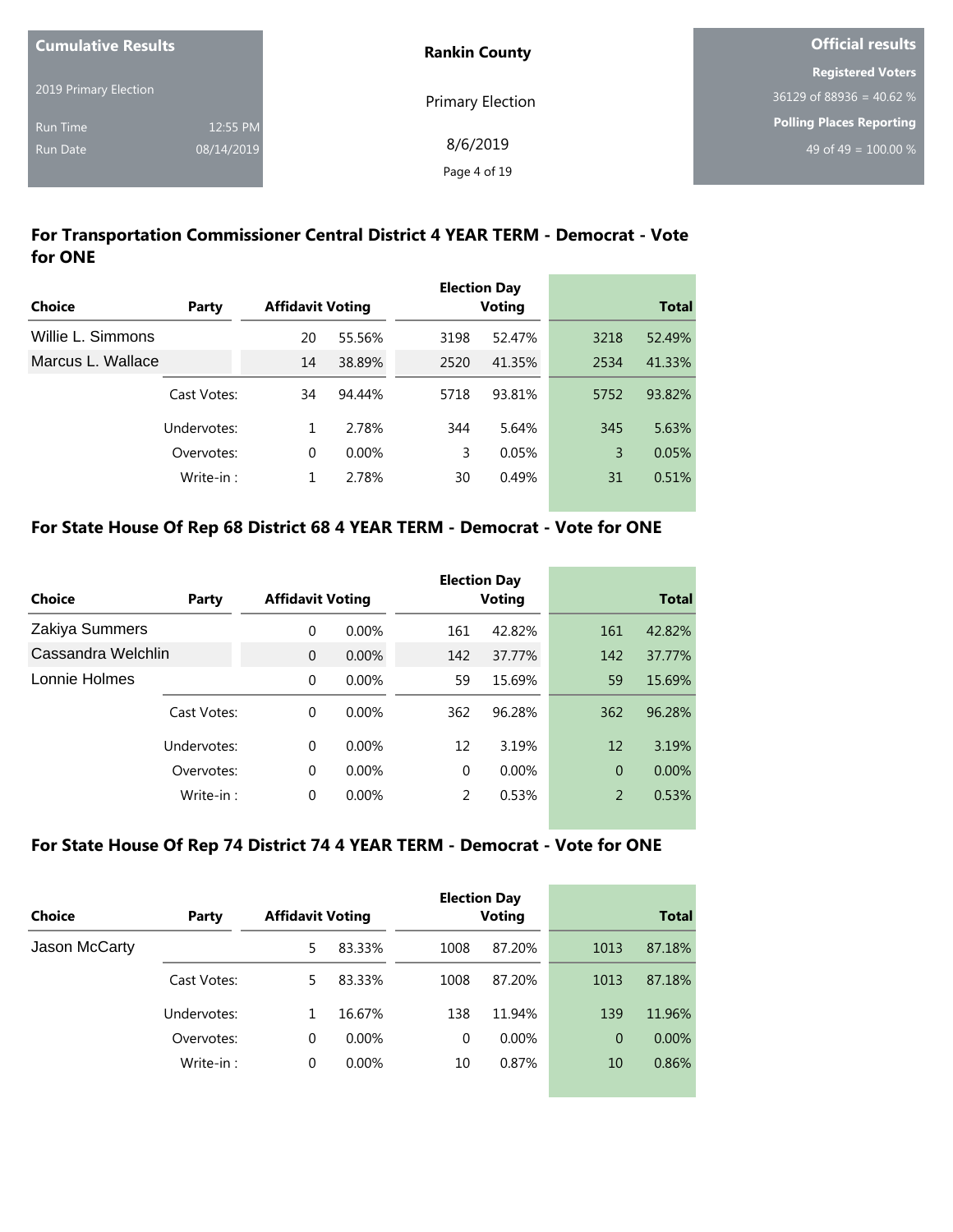| <b>Cumulative Results</b> |            | <b>Rankin County</b>    | <b>Official results</b>          |  |
|---------------------------|------------|-------------------------|----------------------------------|--|
|                           |            |                         | <b>Registered Voters</b>         |  |
| 2019 Primary Election     |            | <b>Primary Election</b> | $36129$ of 88936 = 40.62 %       |  |
| Run Time                  | 12:55 PM   |                         | Polling Places Reporting         |  |
| <b>Run Date</b>           | 08/14/2019 | 8/6/2019                | 49 of 49 = $\overline{100.00\%}$ |  |
|                           |            | Page 5 of 19            |                                  |  |

### **For State House Of Rep 75 District 75 4 YEAR TERM - Democrat - Vote for ONE**

|               |             |                         |          |          | <b>Election Day</b> |                |              |
|---------------|-------------|-------------------------|----------|----------|---------------------|----------------|--------------|
| <b>Choice</b> | Party       | <b>Affidavit Voting</b> |          |          | <b>Voting</b>       |                | <b>Total</b> |
| Tom Miles     |             | 1                       | 100.00%  | 352      | 88.66%              | 353            | 88.69%       |
|               | Cast Votes: | 1.                      | 100.00%  | 352      | 88.66%              | 353            | 88.69%       |
|               | Undervotes: | $\Omega$                | $0.00\%$ | 41       | 10.33%              | 41             | 10.30%       |
|               | Overvotes:  | $\Omega$                | $0.00\%$ | $\Omega$ | 0.00%               | $\overline{0}$ | $0.00\%$     |
|               | Write-in:   | 0                       | 0.00%    | 4        | 1.01%               | $\overline{4}$ | 1.01%        |

#### **For Supervisor District 3 Supervisor District 03 4 YEAR TERM - Democrat - Vote for ONE**

|                       |             |                         |          |      | <b>Election Day</b> |              |        |
|-----------------------|-------------|-------------------------|----------|------|---------------------|--------------|--------|
| Choice                | Party       | <b>Affidavit Voting</b> |          |      | <b>Voting</b>       | <b>Total</b> |        |
| <b>Anthony Bailey</b> |             | 20                      | 100.00%  | 1331 | 87.62%              | 1351         | 87.78% |
|                       | Cast Votes: | 20                      | 100.00%  | 1331 | 87.62%              | 1351         | 87.78% |
|                       | Undervotes: | 0                       | $0.00\%$ | 167  | 10.99%              | 167          | 10.85% |
|                       | Overvotes:  | 0                       | $0.00\%$ |      | 0.07%               | 1            | 0.06%  |
|                       | Write-in:   | 0                       | 0.00%    | 20   | 1.32%               | 20           | 1.30%  |

#### **For State Of Mississippi Governor 4 YEAR TERM - Republican - Vote for ONE**

| Choice               | Party       | <b>Affidavit Voting</b> |          |       | <b>Election Day</b><br>Voting |       | <b>Total</b> |
|----------------------|-------------|-------------------------|----------|-------|-------------------------------|-------|--------------|
| Bill Waller Jr.      |             | 95                      | 43.78%   | 13408 | 45.02%                        | 13503 | 45.01%       |
| <b>Tate Reeves</b>   |             | 87                      | 40.09%   | 12423 | 41.71%                        | 12510 | 41.70%       |
| <b>Robert Foster</b> |             | 34                      | 15.67%   | 3826  | 12.85%                        | 3860  | 12.87%       |
|                      | Cast Votes: | 216                     | 99.54%   | 29657 | 99.58%                        | 29873 | 99.58%       |
|                      | Undervotes: | 1                       | 0.46%    | 73    | 0.25%                         | 74    | 0.25%        |
|                      | Overvotes:  | $\Omega$                | $0.00\%$ | 13    | 0.04%                         | 13    | 0.04%        |
|                      | Write-in:   | 0                       | $0.00\%$ | 38    | 0.13%                         | 38    | 0.13%        |
|                      |             |                         |          |       |                               |       |              |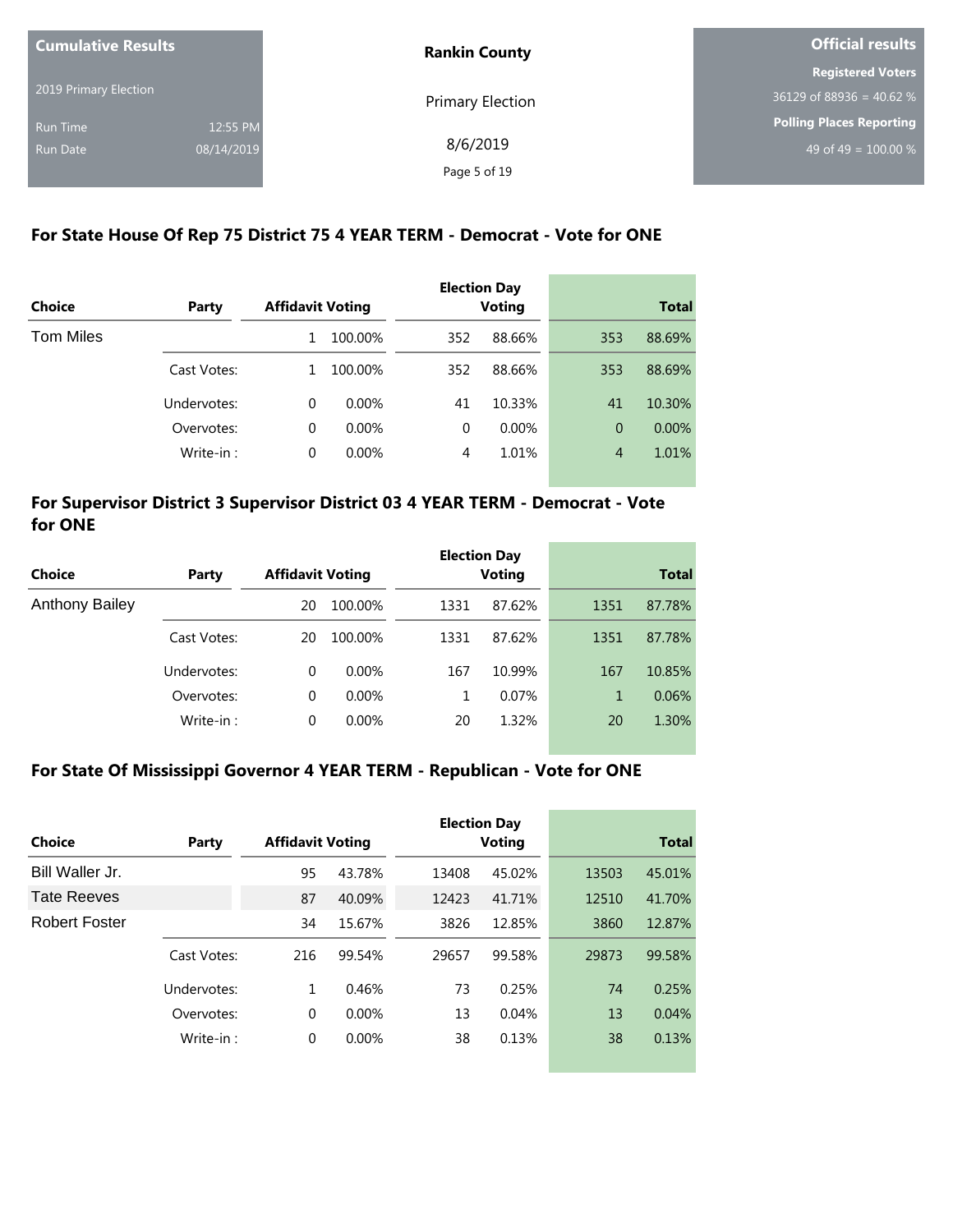| <b>Cumulative Results</b> |            | <b>Rankin County</b>    | Official results                |
|---------------------------|------------|-------------------------|---------------------------------|
|                           |            |                         | <b>Registered Voters</b>        |
| 2019 Primary Election     |            | <b>Primary Election</b> | $36129$ of 88936 = 40.62 %      |
| <b>Run Time</b>           | 12:55 PM   |                         | <b>Polling Places Reporting</b> |
| <b>Run Date</b>           | 08/14/2019 | 8/6/2019                | 49 of 49 = $100.00\%$           |
|                           |            | Page 6 of 19            |                                 |

## **For State Of Mississippi Lieutenant Governor 4 YEAR TERM - Republican - Vote for ONE**

|                    |             |                         |          |       | <b>Election Day</b> |       |              |
|--------------------|-------------|-------------------------|----------|-------|---------------------|-------|--------------|
| Choice             | Party       | <b>Affidavit Voting</b> |          |       | <b>Voting</b>       |       | <b>Total</b> |
| Delbert Hosemann   |             | 187                     | 86.18%   | 26711 | 89.69%              | 26898 | 89.67%       |
| <b>Shane Quick</b> |             | 25                      | 11.52%   | 2539  | 8.53%               | 2564  | 8.55%        |
|                    | Cast Votes: | 212                     | 97.70%   | 29250 | 98.22%              | 29462 | 98.21%       |
|                    | Undervotes: | 5.                      | 2.30%    | 452   | 1.52%               | 457   | 1.52%        |
|                    | Overvotes:  | 0                       | $0.00\%$ | 9     | 0.03%               | 9     | 0.03%        |
|                    | Write-in:   | 0                       | 0.00%    | 70    | 0.24%               | 70    | 0.23%        |

### **For State Of Mississippi Secretary Of State 4 YEAR TERM - Republican - Vote for ONE**

|                |             |                         |          |       | <b>Election Day</b> |       |              |
|----------------|-------------|-------------------------|----------|-------|---------------------|-------|--------------|
| Choice         | Party       | <b>Affidavit Voting</b> |          |       | <b>Voting</b>       |       | <b>Total</b> |
| Michael Watson |             | 105                     | 48.39%   | 16046 | 53.88%              | 16151 | 53.84%       |
| Sam Britton    |             | 98                      | 45.16%   | 12426 | 41.72%              | 12524 | 41.75%       |
|                | Cast Votes: | 203                     | 93.55%   | 28472 | 95.60%              | 28675 | 95.59%       |
|                | Undervotes: | 14                      | 6.45%    | 1223  | 4.11%               | 1237  | 4.12%        |
|                | Overvotes:  | 0                       | $0.00\%$ | 10    | 0.03%               | 10    | 0.03%        |
|                | Write-in:   | 0                       | $0.00\%$ | 76    | 0.26%               | 76    | 0.25%        |

# **For State Of Mississippi Attorney General 4 YEAR TERM - Republican - Vote for ONE**

|              |             |                         |          |               | <b>Election Day</b> |              |        |
|--------------|-------------|-------------------------|----------|---------------|---------------------|--------------|--------|
| Choice       | Party       | <b>Affidavit Voting</b> |          | <b>Voting</b> |                     | <b>Total</b> |        |
| Mark Baker   |             | 93                      | 42.86%   | 11317         | 38.00%              | 11410        | 38.04% |
| Andy Taggart |             | 59                      | 27.19%   | 9702          | 32.58%              | 9761         | 32.54% |
| Lynn Fitch   |             | 60                      | 27.65%   | 8311          | 27.91%              | 8371         | 27.91% |
|              | Cast Votes: | 212                     | 97.70%   | 29330         | 98.49%              | 29542        | 98.48% |
|              | Undervotes: | 5                       | 2.30%    | 407           | 1.37%               | 412          | 1.37%  |
|              | Overvotes:  | $\Omega$                | $0.00\%$ | 13            | 0.04%               | 13           | 0.04%  |
|              | Write-in:   | $\mathbf 0$             | $0.00\%$ | 31            | 0.10%               | 31           | 0.10%  |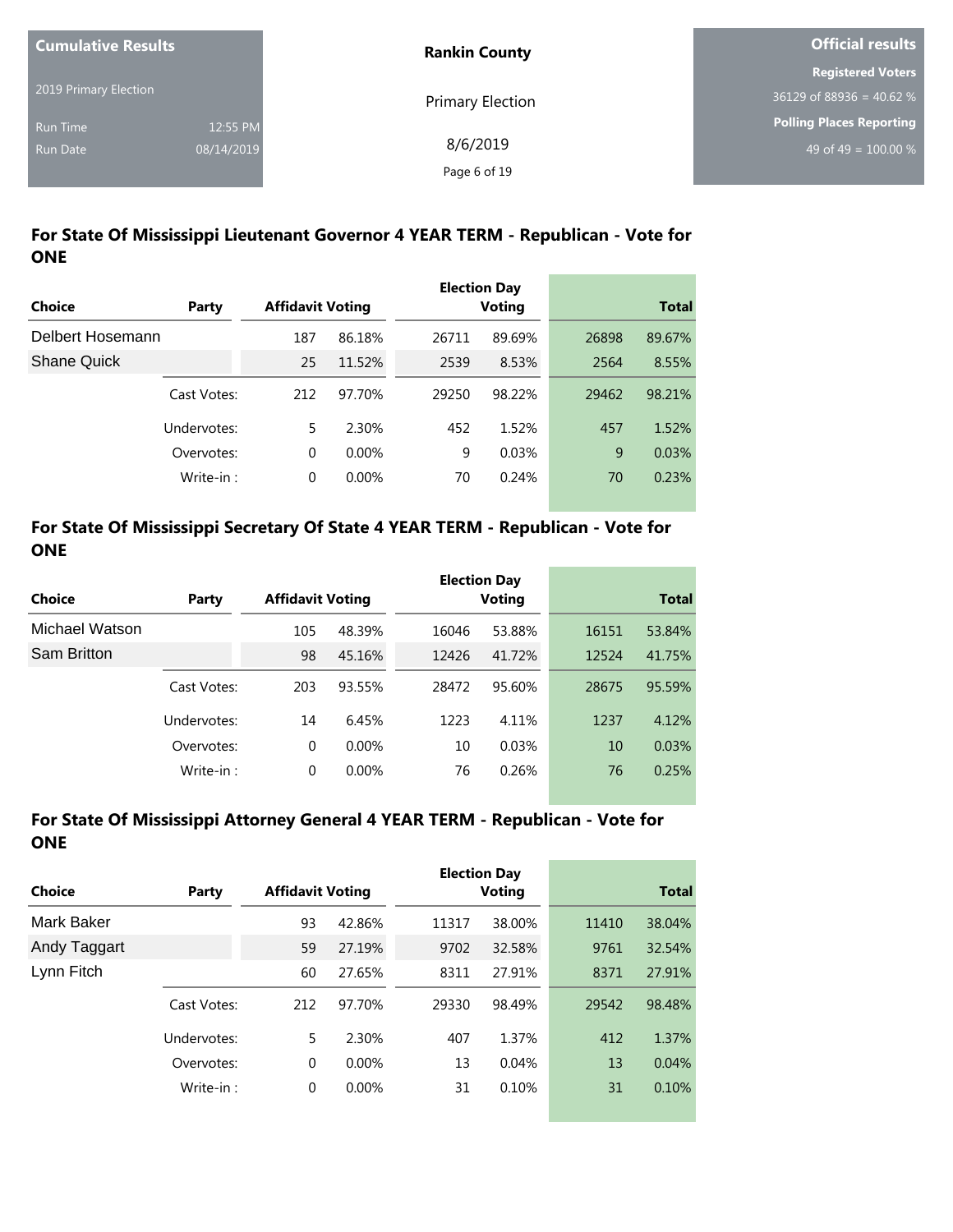| <b>Cumulative Results</b> |            | <b>Rankin County</b> | Official results           |  |
|---------------------------|------------|----------------------|----------------------------|--|
|                           |            |                      | <b>Registered Voters</b>   |  |
| 2019 Primary Election     |            | Primary Election     | $36129$ of 88936 = 40.62 % |  |
| <b>Run Time</b>           | 12:55 PM   |                      | Polling Places Reporting   |  |
| <b>Run Date</b>           | 08/14/2019 | 8/6/2019             | 49 of 49 = $100.00\%$      |  |
|                           |            | Page 7 of 19         |                            |  |

#### **For State Of Mississippi State Auditor 4 YEAR TERM - Republican - Vote for ONE**

| <b>Choice</b> | Party       | <b>Affidavit Voting</b> |          |       | <b>Election Day</b><br><b>Voting</b> |       | <b>Total</b> |
|---------------|-------------|-------------------------|----------|-------|--------------------------------------|-------|--------------|
| Shad White    |             | 191                     | 88.02%   | 26910 | 90.36%                               | 27101 | 90.34%       |
|               | Cast Votes: | 191                     | 88.02%   | 26910 | 90.36%                               | 27101 | 90.34%       |
|               | Undervotes: | 23                      | 10.60%   | 2730  | 9.17%                                | 2753  | 9.18%        |
|               | Overvotes:  | $\Omega$                | $0.00\%$ | 1.    | $0.00\%$                             | 1     | $0.00\%$     |
|               | Write-in:   | 3                       | 1.38%    | 140   | 0.47%                                | 143   | 0.48%        |

#### **For State Of Mississippi State Treasurer 4 YEAR TERM - Republican - Vote for ONE**

|                            |             |                         |          |       | <b>Election Day</b> |       |              |
|----------------------------|-------------|-------------------------|----------|-------|---------------------|-------|--------------|
| Choice                     | Party       | <b>Affidavit Voting</b> |          |       | <b>Voting</b>       |       | <b>Total</b> |
| David McRae                |             | 135                     | 62.21%   | 17349 | 58.26%              | 17484 | 58.28%       |
| Eugene S. 'Buck'<br>Clarke |             | 72                      | 33.18%   | 11364 | 38.16%              | 11436 | 38.12%       |
|                            | Cast Votes: | 207                     | 95.39%   | 28713 | 96.41%              | 28920 | 96.41%       |
|                            | Undervotes: | 10                      | 4.61%    | 1011  | 3.39%               | 1021  | 3.40%        |
|                            | Overvotes:  | 0                       | $0.00\%$ | 15    | 0.05%               | 15    | 0.05%        |
|                            | Write-in:   | 0                       | $0.00\%$ | 42    | 0.14%               | 42    | 0.14%        |

#### **For State Of Mississippi Commissioner Of Agriculture & Commerce 4 YEAR TERM - Republican - Vote for ONE**

| Choice      | Party       | <b>Affidavit Voting</b> |          |          | <b>Election Day</b><br><b>Voting</b> |                | <b>Total</b> |
|-------------|-------------|-------------------------|----------|----------|--------------------------------------|----------------|--------------|
| Andy Gipson |             | 195                     | 89.86%   | 27206    | 91.35%                               | 27401          | 91.34%       |
|             | Cast Votes: | 195                     | 89.86%   | 27206    | 91.35%                               | 27401          | 91.34%       |
|             | Undervotes: | 22                      | 10.14%   | 2423     | 8.14%                                | 2445           | 8.15%        |
|             | Overvotes:  | 0                       | $0.00\%$ | $\Omega$ | $0.00\%$                             | $\overline{0}$ | $0.00\%$     |
|             | Write-in:   | 0                       | $0.00\%$ | 152      | 0.51%                                | 152            | 0.51%        |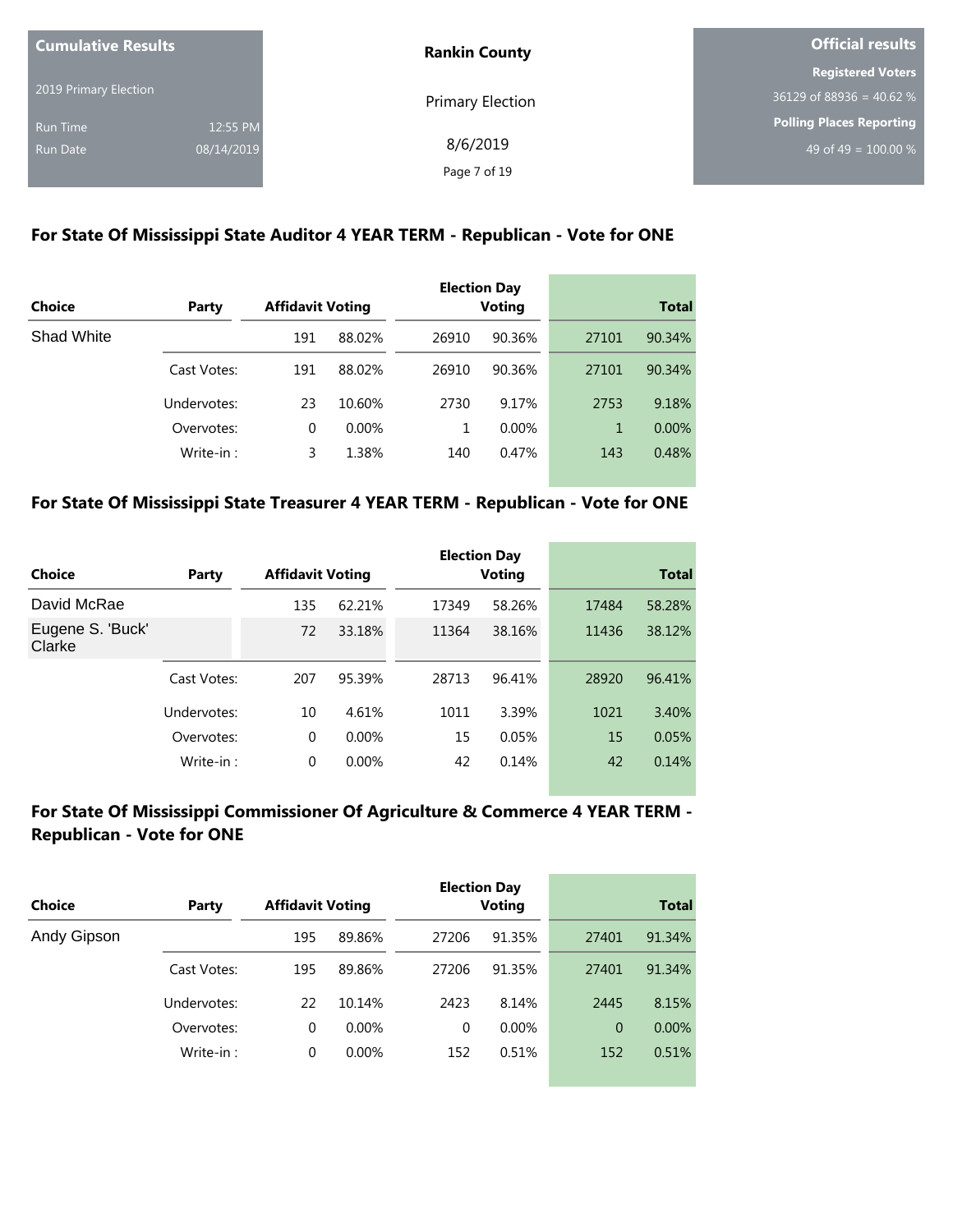| <b>Cumulative Results</b> |            | <b>Rankin County</b>    | <b>Official results</b>    |  |
|---------------------------|------------|-------------------------|----------------------------|--|
|                           |            |                         | <b>Registered Voters</b>   |  |
| 2019 Primary Election     |            | <b>Primary Election</b> | $36129$ of 88936 = 40.62 % |  |
| <b>Run Time</b>           | 12:55 PM   |                         | Polling Places Reporting   |  |
| <b>Run Date</b>           | 08/14/2019 | 8/6/2019                | 49 of 49 = $100.00\%$      |  |
|                           |            | Page 8 of 19            |                            |  |

the control of the control of the

# **For State Of Mississippi Commissioner Of Insurance 4 YEAR TERM - Republican - Vote for ONE**

| <b>Choice</b> | Party       | <b>Affidavit Voting</b> |          |       | <b>Election Day</b><br><b>Voting</b> |       | <b>Total</b> |
|---------------|-------------|-------------------------|----------|-------|--------------------------------------|-------|--------------|
|               |             |                         |          |       |                                      |       |              |
| Mike Chaney   |             | 198                     | 91.24%   | 27197 | 91.32%                               | 27395 | 91.32%       |
|               | Cast Votes: | 198                     | 91.24%   | 27197 | 91.32%                               | 27395 | 91.32%       |
|               | Undervotes: | 19                      | 8.76%    | 2467  | 8.28%                                | 2486  | 8.29%        |
|               | Overvotes:  | 0                       | $0.00\%$ | 2     | 0.01%                                | 2     | 0.01%        |
|               | Write-in:   | 0                       | 0.00%    | 115   | 0.39%                                | 115   | 0.38%        |

#### **For Public Service Commissioner Central District 4 YEAR TERM - Republican - Vote for ONE**

|                     |             |     |                         |       | <b>Election Day</b> |       |              |
|---------------------|-------------|-----|-------------------------|-------|---------------------|-------|--------------|
| Choice              | Party       |     | <b>Affidavit Voting</b> |       | <b>Voting</b>       |       | <b>Total</b> |
| <b>Brent Bailey</b> |             | 158 | 72.81%                  | 21809 | 73.23%              | 21967 | 73.23%       |
| Nic Lott            |             | 44  | 20.28%                  | 5873  | 19.72%              | 5917  | 19.72%       |
|                     | Cast Votes: | 202 | 93.09%                  | 27682 | 92.95%              | 27884 | 92.95%       |
|                     | Undervotes: | 15  | 6.91%                   | 2033  | 6.83%               | 2048  | 6.83%        |
|                     | Overvotes:  | 0   | $0.00\%$                | 7     | 0.02%               | 7     | 0.02%        |
|                     | Write-in:   | 0   | $0.00\%$                | 59    | 0.20%               | 59    | 0.20%        |

#### **For Transportation Commissioner Central District 4 YEAR TERM - Republican - Vote for ONE**

| Choice               | Party       | <b>Affidavit Voting</b> |          |       | <b>Election Day</b><br><b>Voting</b> |       | <b>Total</b> |
|----------------------|-------------|-------------------------|----------|-------|--------------------------------------|-------|--------------|
|                      |             |                         |          |       |                                      |       |              |
| <b>Butch Lee</b>     |             | 139                     | 64.06%   | 18996 | 63.79%                               | 19135 | 63.79%       |
| Ricky Pennington Jr. |             | 67                      | 30.88%   | 8902  | 29.89%                               | 8969  | 29.90%       |
|                      | Cast Votes: | 206                     | 94.93%   | 27898 | 93.68%                               | 28104 | 93.69%       |
|                      | Undervotes: | 11                      | 5.07%    | 1814  | 6.09%                                | 1825  | 6.08%        |
| Overvotes:           |             | 0                       | $0.00\%$ | 6     | 0.02%                                | 6     | 0.02%        |
| Write-in:            |             | 0                       | $0.00\%$ | 63    | 0.21%                                | 63    | 0.21%        |
|                      |             |                         |          |       |                                      |       |              |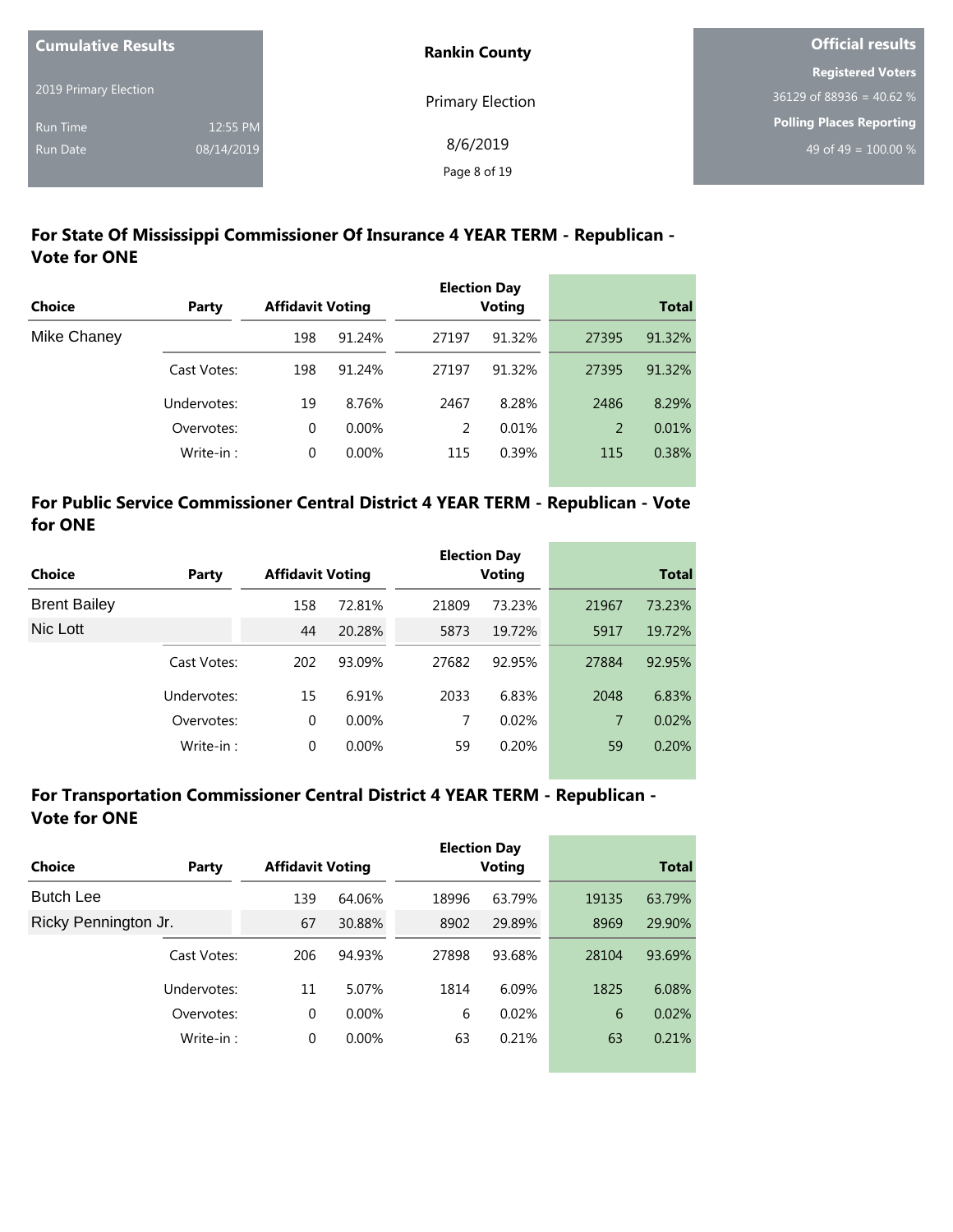| <b>Cumulative Results</b> |            | <b>Rankin County</b>    | Official results           |  |
|---------------------------|------------|-------------------------|----------------------------|--|
|                           |            |                         | <b>Registered Voters</b>   |  |
| 2019 Primary Election     |            | <b>Primary Election</b> | $36129$ of 88936 = 40.62 % |  |
| <b>Run Time</b>           | 12:55 PM   |                         | Polling Places Reporting   |  |
| Run Date                  | 08/14/2019 | 8/6/2019                | 49 of 49 = $100.00\%$      |  |
|                           |            | Page 9 of 19            |                            |  |

## **For District Attorney 20 District 20 4 YEAR TERM - Republican - Vote for ONE**

| Choice                             |             | <b>Affidavit Voting</b> |          |       | <b>Election Day</b> |       | <b>Total</b> |
|------------------------------------|-------------|-------------------------|----------|-------|---------------------|-------|--------------|
|                                    | Party       |                         |          |       | <b>Voting</b>       |       |              |
| John K. 'Bubba'<br><b>Bramlett</b> |             | 194                     | 89.40%   | 26653 | 89.50%              | 26847 | 89.50%       |
|                                    | Cast Votes: | 194                     | 89.40%   | 26653 | 89.50%              | 26847 | 89.50%       |
|                                    | Undervotes: | 23                      | 10.60%   | 3027  | 10.16%              | 3050  | 10.17%       |
|                                    | Overvotes:  | 0                       | $0.00\%$ | 1     | 0.00%               | 1     | $0.00\%$     |
|                                    | Write-in:   | 0                       | 0.00%    | 100   | 0.34%               | 100   | 0.33%        |

## **For State Senate 20 District 20 4 YEAR TERM - Republican - Vote for ONE**

| Choice       | Party       | <b>Affidavit Voting</b> |          |       | <b>Election Day</b><br><b>Voting</b> |       | <b>Total</b> |
|--------------|-------------|-------------------------|----------|-------|--------------------------------------|-------|--------------|
| Josh Harkins |             | 95                      | 89.62%   | 12434 | 89.93%                               | 12529 | 89.93%       |
|              | Cast Votes: | 95                      | 89.62%   | 12434 | 89.93%                               | 12529 | 89.93%       |
|              | Undervotes: | 11                      | 10.38%   | 1328  | 9.61%                                | 1339  | 9.61%        |
|              | Overvotes:  | 0                       | $0.00\%$ | 1     | 0.01%                                | 1     | 0.01%        |
|              | Write-in:   | 0                       | $0.00\%$ | 63    | 0.46%                                | 63    | 0.45%        |

#### **For State Senate 30 District 30 4 YEAR TERM - Republican - Vote for ONE**

| Choice     | Party       | <b>Affidavit Voting</b> |          |          | <b>Election Day</b><br><b>Voting</b> |                | <b>Total</b> |
|------------|-------------|-------------------------|----------|----------|--------------------------------------|----------------|--------------|
| Dean Kirby |             | 71                      | 86.59%   | 8521     | 90.42%                               | 8592           | 90.39%       |
|            | Cast Votes: | 71                      | 86.59%   | 8521     | 90.42%                               | 8592           | 90.39%       |
|            | Undervotes: | 10                      | 12.20%   | 866      | 9.19%                                | 876            | 9.22%        |
|            | Overvotes:  | 0                       | $0.00\%$ | $\Omega$ | $0.00\%$                             | $\overline{0}$ | $0.00\%$     |
|            | Write-in:   |                         | 1.22%    | 37       | 0.39%                                | 38             | 0.40%        |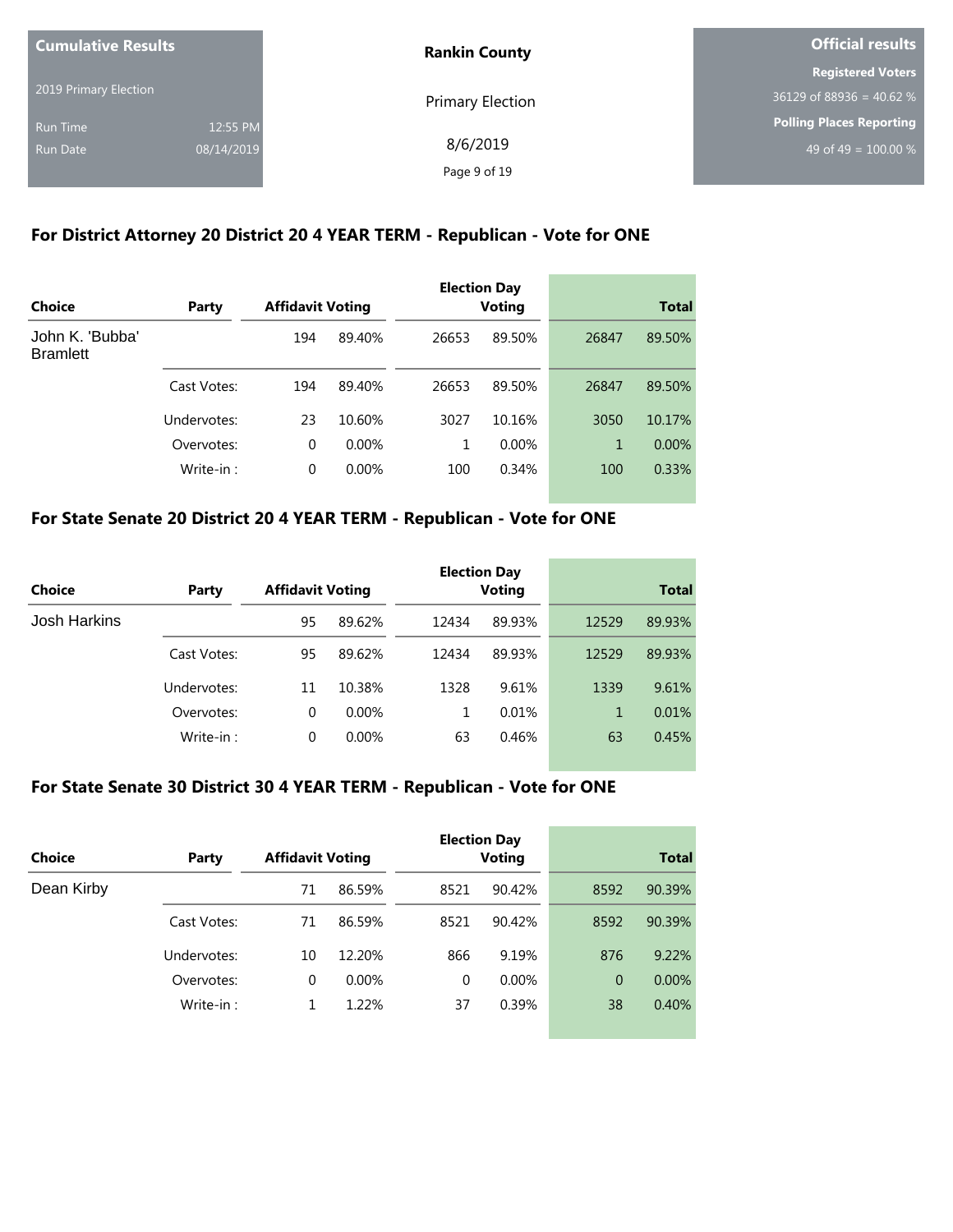| <b>Cumulative Results</b> |            | <b>Rankin County</b> | Official results                 |  |
|---------------------------|------------|----------------------|----------------------------------|--|
|                           |            |                      | <b>Registered Voters</b>         |  |
| 2019 Primary Election     |            | Primary Election     | $36129$ of 88936 = 40.62 %       |  |
| Run Time                  | 12:55 PM   |                      | Polling Places Reporting         |  |
| Run Date                  | 08/14/2019 | 8/6/2019             | 49 of 49 = $\overline{100.00\%}$ |  |
|                           |            | Page 10 of 19        |                                  |  |

## **For State Senate 35 District 35 4 YEAR TERM - Republican - Vote for ONE**

| Choice                   | Party       | <b>Affidavit Voting</b> |          | <b>Election Day</b><br><b>Voting</b> |        |                | <b>Total</b> |
|--------------------------|-------------|-------------------------|----------|--------------------------------------|--------|----------------|--------------|
| Chris Caughman           |             | 22                      | 75.86%   | 4557                                 | 69.77% | 4579           | 69.80%       |
| Cheramie Kay<br>Mitchell |             | 6                       | 20.69%   | 1601                                 | 24.51% | 1607           | 24.50%       |
|                          | Cast Votes: | 28                      | 96.55%   | 6158                                 | 94.29% | 6186           | 94.30%       |
|                          | Undervotes: | 1                       | 3.45%    | 359                                  | 5.50%  | 360            | 5.49%        |
|                          | Overvotes:  | $\Omega$                | $0.00\%$ | $\Omega$                             | 0.00%  | $\overline{0}$ | $0.00\%$     |
|                          | Write-in:   | $\mathbf 0$             | 0.00%    | 14                                   | 0.21%  | 14             | 0.21%        |

#### **For State House Of Rep 59 District 59 4 YEAR TERM - Republican - Vote for ONE**

| Choice              | Party       | <b>Affidavit Voting</b> |          |          | <b>Election Day</b><br><b>Voting</b> |                | <b>Total</b> |
|---------------------|-------------|-------------------------|----------|----------|--------------------------------------|----------------|--------------|
| <b>Brent Powell</b> |             | 33                      | 91.67%   | 5185     | 87.90%                               | 5218           | 87.92%       |
|                     | Cast Votes: | 33                      | 91.67%   | 5185     | 87.90%                               | 5218           | 87.92%       |
|                     | Undervotes: | 3                       | 8.33%    | 695      | 11.78%                               | 698            | 11.76%       |
|                     | Overvotes:  | 0                       | $0.00\%$ | $\Omega$ | 0.00%                                | $\overline{0}$ | $0.00\%$     |
|                     | Write-in:   | 0                       | $0.00\%$ | 19       | 0.32%                                | 19             | 0.32%        |

## **For State House Of Rep 60 District 60 4 YEAR TERM - Republican - Vote for ONE**

| Choice         | Party       | <b>Affidavit Voting</b> |          |          | <b>Election Day</b><br><b>Voting</b> |              | <b>Total</b> |
|----------------|-------------|-------------------------|----------|----------|--------------------------------------|--------------|--------------|
| Fred D. Shanks |             | 59                      | 85.51%   | 5406     | 90.67%                               | 5465         | 90.62%       |
|                | Cast Votes: | 59                      | 85.51%   | 5406     | 90.67%                               | 5465         | 90.62%       |
|                | Undervotes: | 10                      | 14.49%   | 537      | 9.01%                                | 547          | 9.07%        |
|                | Overvotes:  | $\Omega$                | $0.00\%$ | $\Omega$ | $0.00\%$                             | $\mathbf{0}$ | $0.00\%$     |
|                | Write-in:   | 0                       | 0.00%    | 19       | 0.32%                                | 19           | 0.32%        |
|                |             |                         |          |          |                                      |              |              |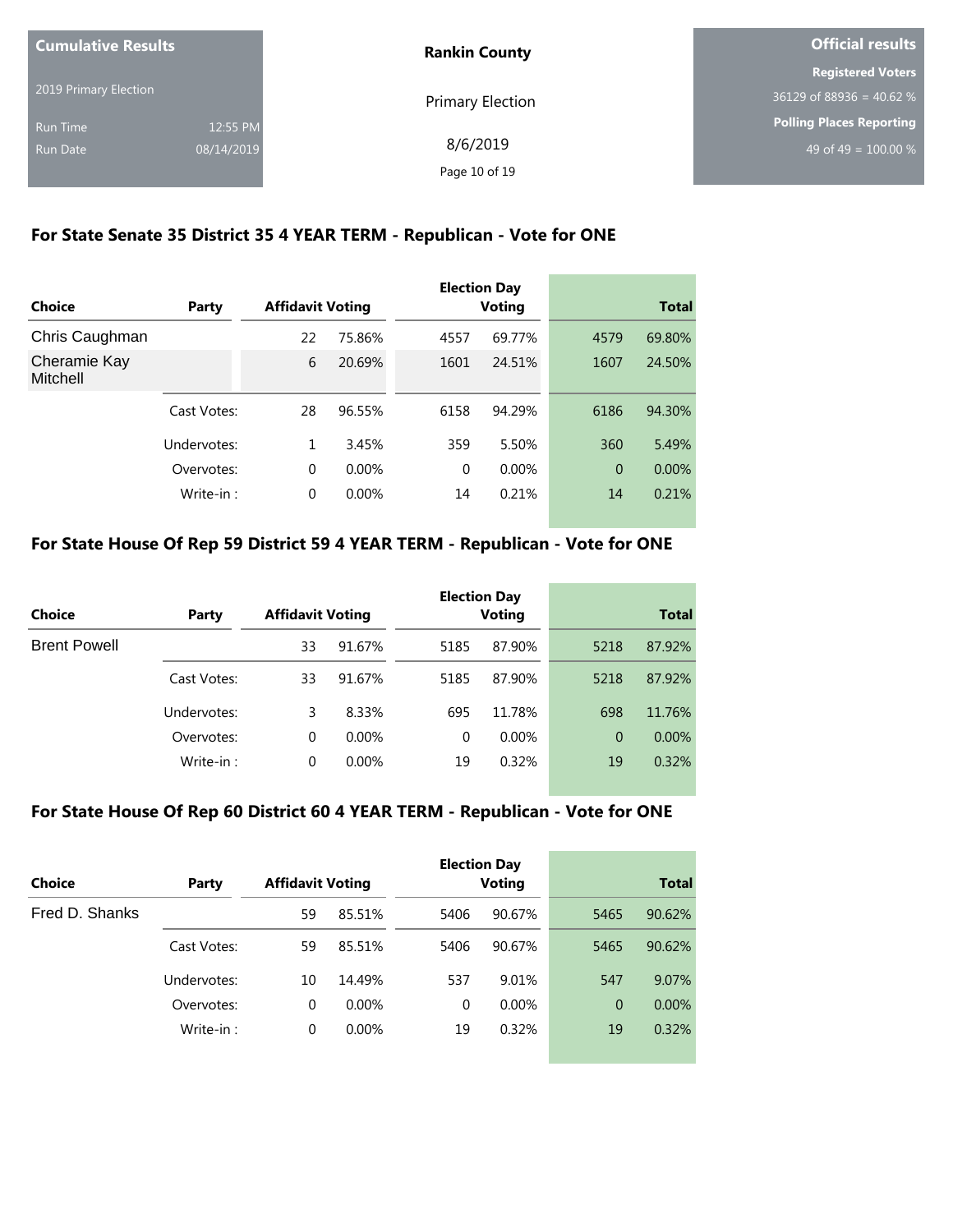| <b>Cumulative Results</b> |            | <b>Rankin County</b>    | Official results           |  |
|---------------------------|------------|-------------------------|----------------------------|--|
|                           |            |                         | <b>Registered Voters</b>   |  |
| 2019 Primary Election     |            | <b>Primary Election</b> | $36129$ of 88936 = 40.62 % |  |
| <b>Run Time</b>           | 12:55 PM   |                         | Polling Places Reporting   |  |
| <b>Run Date</b>           | 08/14/2019 | 8/6/2019                | 49 of 49 = $100.00\%$      |  |
|                           |            | Page 11 of 19           |                            |  |

## **For State House Of Rep 61 District 61 4 YEAR TERM - Republican - Vote for ONE**

|                |             |                         |          |      | <b>Election Day</b> |          |              |
|----------------|-------------|-------------------------|----------|------|---------------------|----------|--------------|
| Choice         | Party       | <b>Affidavit Voting</b> |          |      | <b>Voting</b>       |          | <b>Total</b> |
| Gene Newman    |             | 14                      | 66.67%   | 1923 | 52.18%              | 1937     | 52.27%       |
| Michael Sartor |             | 7                       | 33.33%   | 1659 | 45.02%              | 1666     | 44.95%       |
|                | Cast Votes: | 21                      | 100.00%  | 3582 | 97.20%              | 3603     | 97.22%       |
|                | Undervotes: | $\Omega$                | $0.00\%$ | 93   | 2.52%               | 93       | 2.51%        |
|                | Overvotes:  | $\Omega$                | $0.00\%$ | 0    | 0.00%               | $\Omega$ | $0.00\%$     |
|                | Write-in:   | $\Omega$                | 0.00%    | 10   | 0.27%               | 10       | 0.27%        |

## **For State House Of Rep 62 District 62 4 YEAR TERM - Republican - Vote for ONE**

|                |             |                         |          |          | <b>Election Day</b> |                |              |
|----------------|-------------|-------------------------|----------|----------|---------------------|----------------|--------------|
| <b>Choice</b>  | Party       | <b>Affidavit Voting</b> |          |          | <b>Voting</b>       |                | <b>Total</b> |
| Tom Weathersby |             | 15                      | 93.75%   | 4223     | 91.90%              | 4238           | 91.91%       |
|                | Cast Votes: | 15                      | 93.75%   | 4223     | 91.90%              | 4238           | 91.91%       |
|                | Undervotes: |                         | 6.25%    | 338      | 7.36%               | 339            | 7.35%        |
|                | Overvotes:  | 0                       | $0.00\%$ | $\Omega$ | $0.00\%$            | $\overline{0}$ | $0.00\%$     |
|                | Write-in:   | 0                       | 0.00%    | 34       | 0.74%               | 34             | 0.74%        |

#### **For State House Of Rep 68 District 68 4 YEAR TERM - Republican - Vote for ONE**

| Choice   | Party       | <b>Affidavit Voting</b> |          |          | <b>Election Day</b><br><b>Voting</b> |     | <b>Total</b> |
|----------|-------------|-------------------------|----------|----------|--------------------------------------|-----|--------------|
| Jon Pond |             | $\mathcal{P}$           | 100.00%  | 300      | 89.02%                               | 302 | 89.09%       |
|          | Cast Votes: | 2                       | 100.00%  | 300      | 89.02%                               | 302 | 89.09%       |
|          | Undervotes: | $\Omega$                | $0.00\%$ | 34       | 10.09%                               | 34  | 10.03%       |
|          | Overvotes:  | $\Omega$                | $0.00\%$ | $\Omega$ | $0.00\%$                             | 0   | $0.00\%$     |
|          | Write-in:   | $\Omega$                | 0.00%    | 3        | 0.89%                                | 3   | 0.88%        |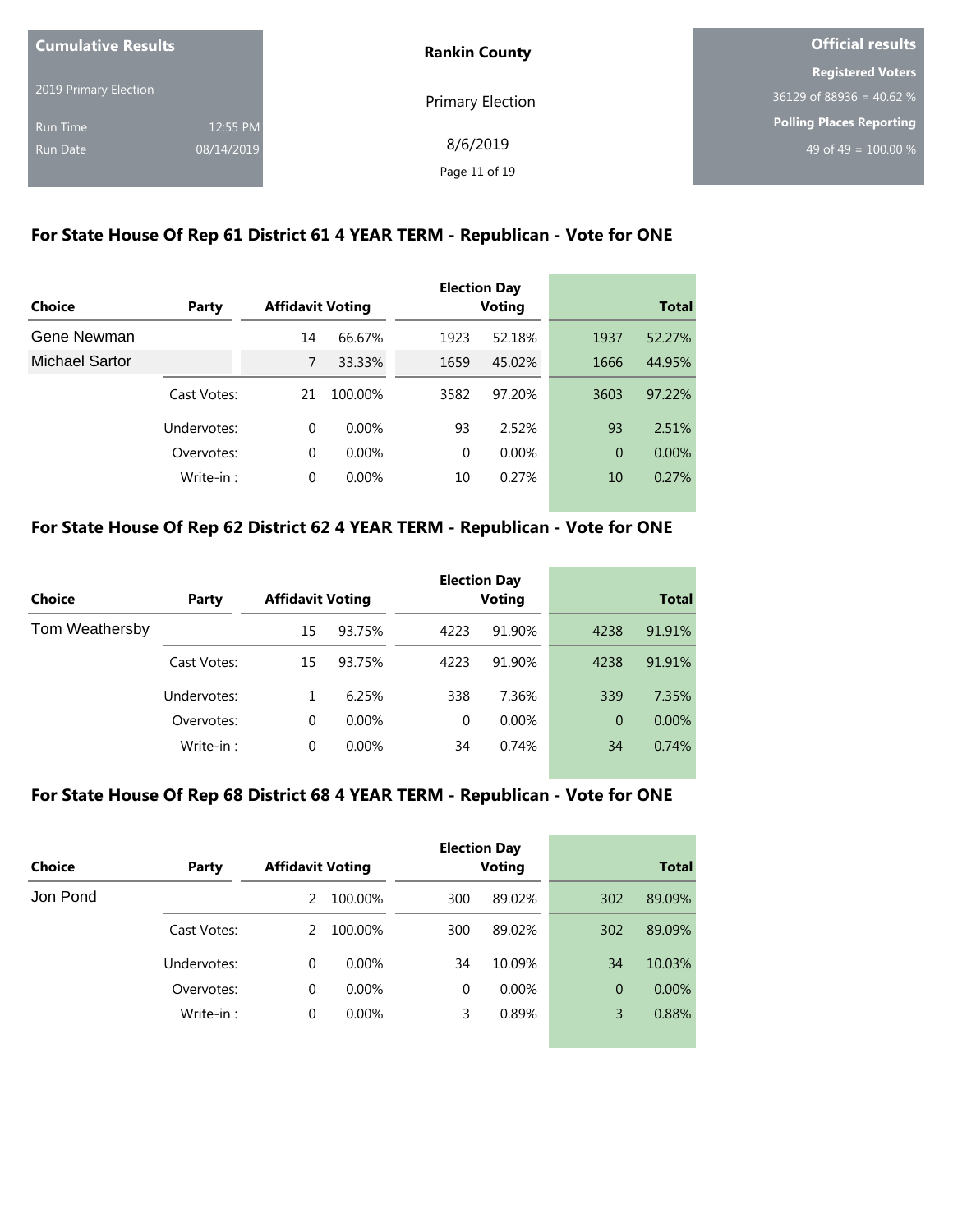| <b>Cumulative Results</b> |            | <b>Rankin County</b>    | <b>Official results</b>         |  |
|---------------------------|------------|-------------------------|---------------------------------|--|
|                           |            |                         | <b>Registered Voters</b>        |  |
| 2019 Primary Election     |            | <b>Primary Election</b> | $36129$ of 88936 = 40.62 %      |  |
| <b>Run Time</b>           | 12:55 PM   |                         | <b>Polling Places Reporting</b> |  |
| Run Date                  | 08/14/2019 | 8/6/2019                | 49 of 49 = $100.00\%$           |  |
|                           |            | Page 12 of 19           |                                 |  |

## **For State House Of Rep 74 District 74 4 YEAR TERM - Republican - Vote for ONE**

|               |             |                         |          |      | <b>Election Day</b> |      |              |
|---------------|-------------|-------------------------|----------|------|---------------------|------|--------------|
| <b>Choice</b> | Party       | <b>Affidavit Voting</b> |          |      | <b>Voting</b>       |      | <b>Total</b> |
| Lee Yancey    |             | 34                      | 80.95%   | 5704 | 89.59%              | 5738 | 89.53%       |
|               | Cast Votes: | 34                      | 80.95%   | 5704 | 89.59%              | 5738 | 89.53%       |
|               | Undervotes: | 8                       | 19.05%   | 633  | 9.94%               | 641  | 10.00%       |
|               | Overvotes:  | $\Omega$                | $0.00\%$ | 3    | 0.05%               | 3    | 0.05%        |
|               | Write-in:   | $\Omega$                | 0.00%    | 27   | 0.42%               | 27   | 0.42%        |

#### **For State House Of Rep 75 District 75 4 YEAR TERM - Republican - Vote for ONE**

| Choice    | Party       | <b>Affidavit Voting</b> |          |          | <b>Election Day</b><br><b>Voting</b> |      | <b>Total</b> |
|-----------|-------------|-------------------------|----------|----------|--------------------------------------|------|--------------|
|           |             |                         |          |          |                                      |      |              |
| Vance Cox |             | 26                      | 96.30%   | 1683     | 90.78%                               | 1709 | 90.86%       |
|           | Cast Votes: | 26                      | 96.30%   | 1683     | 90.78%                               | 1709 | 90.86%       |
|           | Undervotes: |                         | 3.70%    | 152      | 8.20%                                | 153  | 8.13%        |
|           | Overvotes:  | 0                       | $0.00\%$ | $\Omega$ | 0.00%                                | 0    | $0.00\%$     |
|           | Write-in:   | 0                       | 0.00%    | 19       | 1.02%                                | 19   | 1.01%        |

#### **For State House Of Rep 77 District 77 4 YEAR TERM - Republican - Vote for ONE**

| Choice        | Party       | <b>Affidavit Voting</b> |          |     | <b>Election Day</b><br><b>Voting</b> |                | <b>Total</b> |
|---------------|-------------|-------------------------|----------|-----|--------------------------------------|----------------|--------------|
| Price Wallace |             | 4                       | 100.00%  | 962 | 88.91%                               | 966            | 88.95%       |
|               | Cast Votes: | 4                       | 100.00%  | 962 | 88.91%                               | 966            | 88.95%       |
|               | Undervotes: | $\Omega$                | $0.00\%$ | 109 | 10.07%                               | 109            | 10.04%       |
|               | Overvotes:  | $\Omega$                | $0.00\%$ | 0   | $0.00\%$                             | $\overline{0}$ | $0.00\%$     |
|               | Write-in:   | $\Omega$                | $0.00\%$ | 11  | 1.02%                                | 11             | 1.01%        |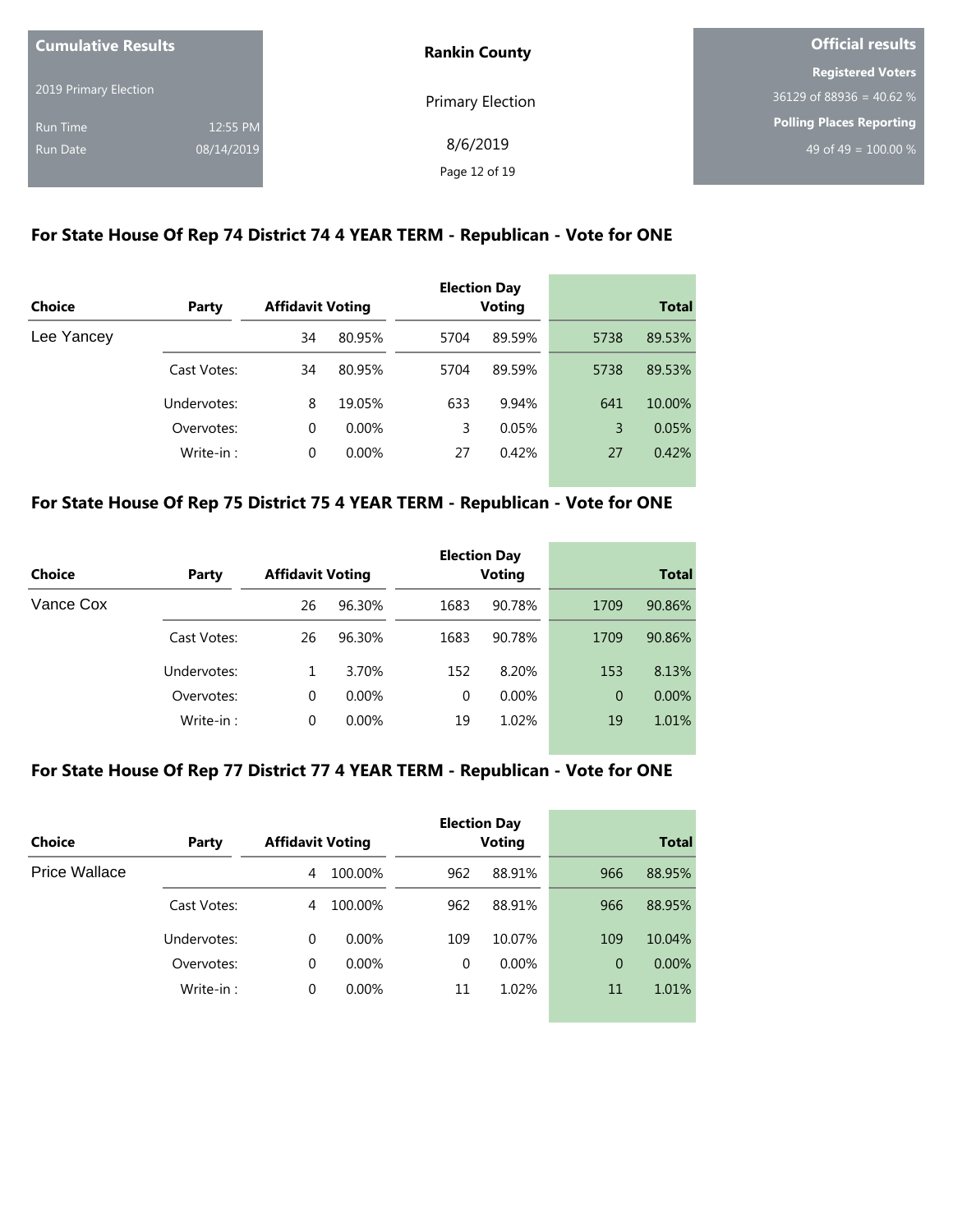| <b>Cumulative Results</b> |            | <b>Rankin County</b>    | Official results                |  |
|---------------------------|------------|-------------------------|---------------------------------|--|
|                           |            |                         | <b>Registered Voters</b>        |  |
| 2019 Primary Election     |            | <b>Primary Election</b> | $36129$ of 88936 = 40.62 %      |  |
| <b>Run Time</b>           | 12:55 PM   |                         | <b>Polling Places Reporting</b> |  |
| <b>Run Date</b>           | 08/14/2019 | 8/6/2019                | 49 of 49 = $100.00\%$           |  |
|                           |            | Page 13 of 19           |                                 |  |

#### **For Rankin Chancery Clerk 4 YEAR TERM - Republican - Vote for ONE**

| <b>Choice</b>       | Party       | <b>Affidavit Voting</b> |          |       | <b>Election Day</b><br><b>Voting</b> |       | <b>Total</b> |
|---------------------|-------------|-------------------------|----------|-------|--------------------------------------|-------|--------------|
|                     |             |                         |          |       |                                      |       |              |
| <b>Larry Swales</b> |             | 195                     | 89.86%   | 27111 | 91.03%                               | 27306 | 91.03%       |
|                     | Cast Votes: | 195                     | 89.86%   | 27111 | 91.03%                               | 27306 | 91.03%       |
|                     | Undervotes: | 21                      | 9.68%    | 2537  | 8.52%                                | 2558  | 8.53%        |
|                     | Overvotes:  | $\Omega$                | $0.00\%$ | 6     | 0.02%                                | 6     | 0.02%        |
|                     | Write-in:   | 1                       | 0.46%    | 127   | 0.43%                                | 128   | 0.43%        |

## **For Rankin Circuit Clerk 4 YEAR TERM - Republican - Vote for ONE**

|                         |             |                         |          |       | <b>Election Day</b> |       |              |
|-------------------------|-------------|-------------------------|----------|-------|---------------------|-------|--------------|
| Choice                  | Party       | <b>Affidavit Voting</b> |          |       | <b>Voting</b>       |       | <b>Total</b> |
| Rebecca 'Becky'<br>Boyd |             | 192                     | 88.48%   | 26940 | 90.46%              | 27132 | 90.45%       |
|                         | Cast Votes: | 192                     | 88.48%   | 26940 | 90.46%              | 27132 | 90.45%       |
|                         | Undervotes: | 24                      | 11.06%   | 2785  | 9.35%               | 2809  | 9.36%        |
|                         | Overvotes:  | 0                       | $0.00\%$ | 1     | $0.00\%$            | 1     | $0.00\%$     |
|                         | Write-in:   |                         | 0.46%    | 55    | 0.18%               | 56    | 0.19%        |

#### **For Rankin Coroner 4 YEAR TERM - Republican - Vote for ONE**

| Choice     | Party       | <b>Affidavit Voting</b> |          |       | <b>Election Day</b><br><b>Voting</b> |       | <b>Total</b> |
|------------|-------------|-------------------------|----------|-------|--------------------------------------|-------|--------------|
| David Ruth |             | 191                     | 88.02%   | 26703 | 89.66%                               | 26894 | 89.65%       |
|            | Cast Votes: | 191                     | 88.02%   | 26703 | 89.66%                               | 26894 | 89.65%       |
|            | Undervotes: | 26                      | 11.98%   | 3002  | 10.08%                               | 3028  | 10.09%       |
|            | Overvotes:  | 0                       | $0.00\%$ | 1     | 0.00%                                | 1     | $0.00\%$     |
|            | Write-in:   | 0                       | $0.00\%$ | 75    | 0.25%                                | 75    | 0.25%        |
|            |             |                         |          |       |                                      |       |              |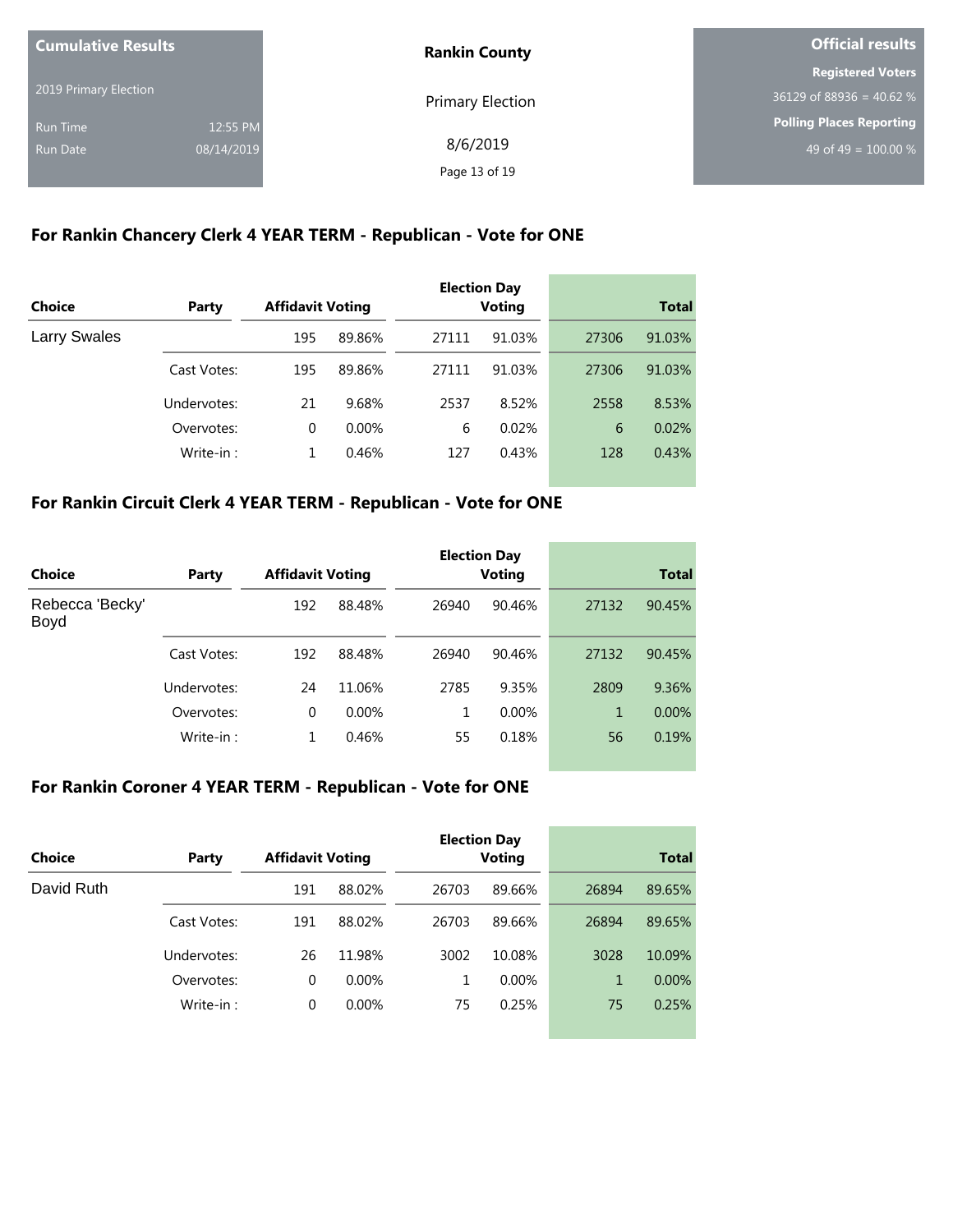| <b>Cumulative Results</b> |            | <b>Rankin County</b> | Official results           |  |
|---------------------------|------------|----------------------|----------------------------|--|
|                           |            |                      | <b>Registered Voters</b>   |  |
| 2019 Primary Election     |            | Primary Election     | $36129$ of 88936 = 40.62 % |  |
| Run Time                  | 12:55 PM   |                      | Polling Places Reporting   |  |
| Run Date                  | 08/14/2019 | 8/6/2019             | 49 of 49 = $100.00\%$      |  |
|                           |            | Page 14 of 19        |                            |  |

# **For Rankin County Attorney 4 YEAR TERM - Republican - Vote for ONE**

|                   |             |                         |          |       | <b>Election Day</b> |       |              |
|-------------------|-------------|-------------------------|----------|-------|---------------------|-------|--------------|
| Choice            | Party       | <b>Affidavit Voting</b> |          |       | <b>Voting</b>       |       | <b>Total</b> |
| John Shirley      |             | 122                     | 56.22%   | 16878 | 56.67%              | 17000 | 56.67%       |
| Richard H. Wilson |             | 73                      | 33.64%   | 10703 | 35.94%              | 10776 | 35.92%       |
|                   | Cast Votes: | 195                     | 89.86%   | 27581 | 92.61%              | 27776 | 92.59%       |
|                   | Undervotes: | 22                      | 10.14%   | 2146  | 7.21%               | 2168  | 7.23%        |
|                   | Overvotes:  | $\Omega$                | $0.00\%$ | 8     | 0.03%               | 8     | 0.03%        |
|                   | Write-in:   | $\Omega$                | 0.00%    | 46    | 0.15%               | 46    | 0.15%        |

## **For Rankin Sheriff 4 YEAR TERM - Republican - Vote for ONE**

|                     |             |                         |          |       | <b>Election Day</b> |       |              |  |
|---------------------|-------------|-------------------------|----------|-------|---------------------|-------|--------------|--|
| Choice              | Party       | <b>Affidavit Voting</b> |          |       | Voting              |       | <b>Total</b> |  |
| <b>Bryan Bailey</b> |             | 195                     | 89.86%   | 27423 | 92.08%              | 27618 | 92.07%       |  |
|                     | Cast Votes: | 195                     | 89.86%   | 27423 | 92.08%              | 27618 | 92.07%       |  |
|                     | Undervotes: | 21                      | 9.68%    | 2244  | 7.54%               | 2265  | 7.55%        |  |
|                     | Overvotes:  | 0                       | $0.00\%$ | 1     | 0.00%               | 1     | $0.00\%$     |  |
|                     | Write-in:   |                         | 0.46%    | 113   | 0.38%               | 114   | 0.38%        |  |

### **For Rankin Surveyor 4 YEAR TERM - Republican - Vote for ONE**

| Choice    | Party       | <b>Affidavit Voting</b> |          |       | <b>Election Day</b><br>Voting |       | <b>Total</b> |
|-----------|-------------|-------------------------|----------|-------|-------------------------------|-------|--------------|
| Mike Love |             | 191                     | 88.02%   | 26397 | 88.64%                        | 26588 | 88.63%       |
|           | Cast Votes: | 191                     | 88.02%   | 26397 | 88.64%                        | 26588 | 88.63%       |
|           | Undervotes: | 26                      | 11.98%   | 3320  | 11.15%                        | 3346  | 11.15%       |
|           | Overvotes:  | 0                       | $0.00\%$ | 1     | $0.00\%$                      | 1     | $0.00\%$     |
|           | Write-in:   | 0                       | $0.00\%$ | 63    | 0.21%                         | 63    | 0.21%        |
|           |             |                         |          |       |                               |       |              |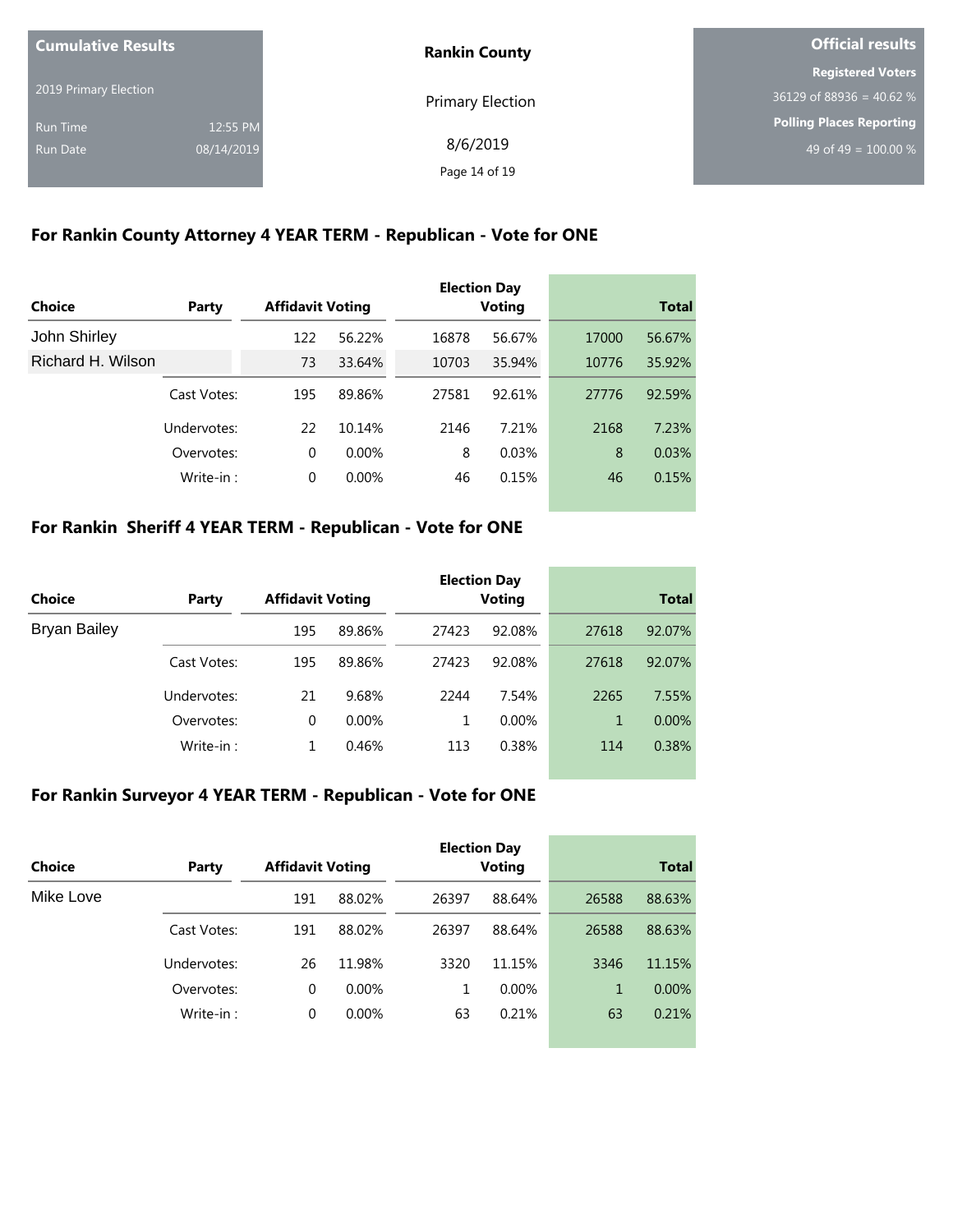| <b>Cumulative Results</b> |            | <b>Rankin County</b>    | Official results                |  |
|---------------------------|------------|-------------------------|---------------------------------|--|
|                           |            |                         | <b>Registered Voters</b>        |  |
| 2019 Primary Election     |            | <b>Primary Election</b> | $36129$ of 88936 = 40.62 %      |  |
| <b>Run Time</b>           | 12:55 PM   |                         | <b>Polling Places Reporting</b> |  |
| <b>Run Date</b>           | 08/14/2019 | 8/6/2019                | 49 of 49 = $100.00\%$           |  |
|                           |            | Page 15 of 19           |                                 |  |

### **For Rankin Tax Assessor 4 YEAR TERM - Republican - Vote for ONE**

| Choice           | Party       | <b>Affidavit Voting</b> |          |               | <b>Election Day</b><br><b>Voting</b> |       | <b>Total</b> |
|------------------|-------------|-------------------------|----------|---------------|--------------------------------------|-------|--------------|
| John A. Sullivan |             | 193                     | 88.94%   | 26672         | 89.56%                               | 26865 | 89.56%       |
|                  | Cast Votes: | 193                     | 88.94%   | 26672         | 89.56%                               | 26865 | 89.56%       |
|                  | Undervotes: | 24                      | 11.06%   | 3022          | 10.15%                               | 3046  | 10.15%       |
|                  | Overvotes:  | $\Omega$                | $0.00\%$ | $\mathcal{P}$ | 0.01%                                | 2     | 0.01%        |
|                  | Write-in:   | $\Omega$                | 0.00%    | 85            | 0.29%                                | 85    | 0.28%        |

## **For Rankin Tax Collector 4 YEAR TERM - Republican - Vote for ONE**

| Choice           | Party       | <b>Affidavit Voting</b> |          |       | <b>Election Day</b><br><b>Voting</b> |       | <b>Total</b> |
|------------------|-------------|-------------------------|----------|-------|--------------------------------------|-------|--------------|
| Caroline Gilbert |             | 111                     | 51.15%   | 12757 | 42.84%                               | 12868 | 42.90%       |
| Michelle Denham  |             | 47                      | 21.66%   | 7675  | 25.77%                               | 7722  | 25.74%       |
| Dianne Perry     |             | 37                      | 17.05%   | 7274  | 24.42%                               | 7311  | 24.37%       |
|                  | Cast Votes: | 195                     | 89.86%   | 27706 | 93.03%                               | 27901 | 93.01%       |
|                  | Undervotes: | 21                      | 9.68%    | 2017  | 6.77%                                | 2038  | 6.79%        |
|                  | Overvotes:  | 0                       | $0.00\%$ | 9     | 0.03%                                | 9     | 0.03%        |
|                  | Write-in:   | 1                       | 0.46%    | 49    | 0.16%                                | 50    | 0.17%        |

## **For Supervisor District 1 Supervisor District 01 4 YEAR TERM - Republican - Vote for ONE**

|                   |             |                         |          |          | <b>Election Day</b> |                |              |
|-------------------|-------------|-------------------------|----------|----------|---------------------|----------------|--------------|
| <b>Choice</b>     | Party       | <b>Affidavit Voting</b> |          |          | <b>Voting</b>       |                | <b>Total</b> |
| Jared K. Morrison |             | 14                      | 73.68%   | 4161     | 79.67%              | 4175           | 79.65%       |
| Glynn Babb        |             | 5                       | 26.32%   | 941      | 18.02%              | 946            | 18.05%       |
|                   | Cast Votes: | 19                      | 100.00%  | 5102     | 97.68%              | 5121           | 97.69%       |
|                   | Undervotes: | 0                       | $0.00\%$ | 116      | 2.22%               | 116            | 2.21%        |
|                   | Overvotes:  | $\Omega$                | $0.00\%$ | $\Omega$ | 0.00%               | $\overline{0}$ | 0.00%        |
|                   | Write-in:   | 0                       | 0.00%    | 5.       | 0.10%               | 5              | 0.10%        |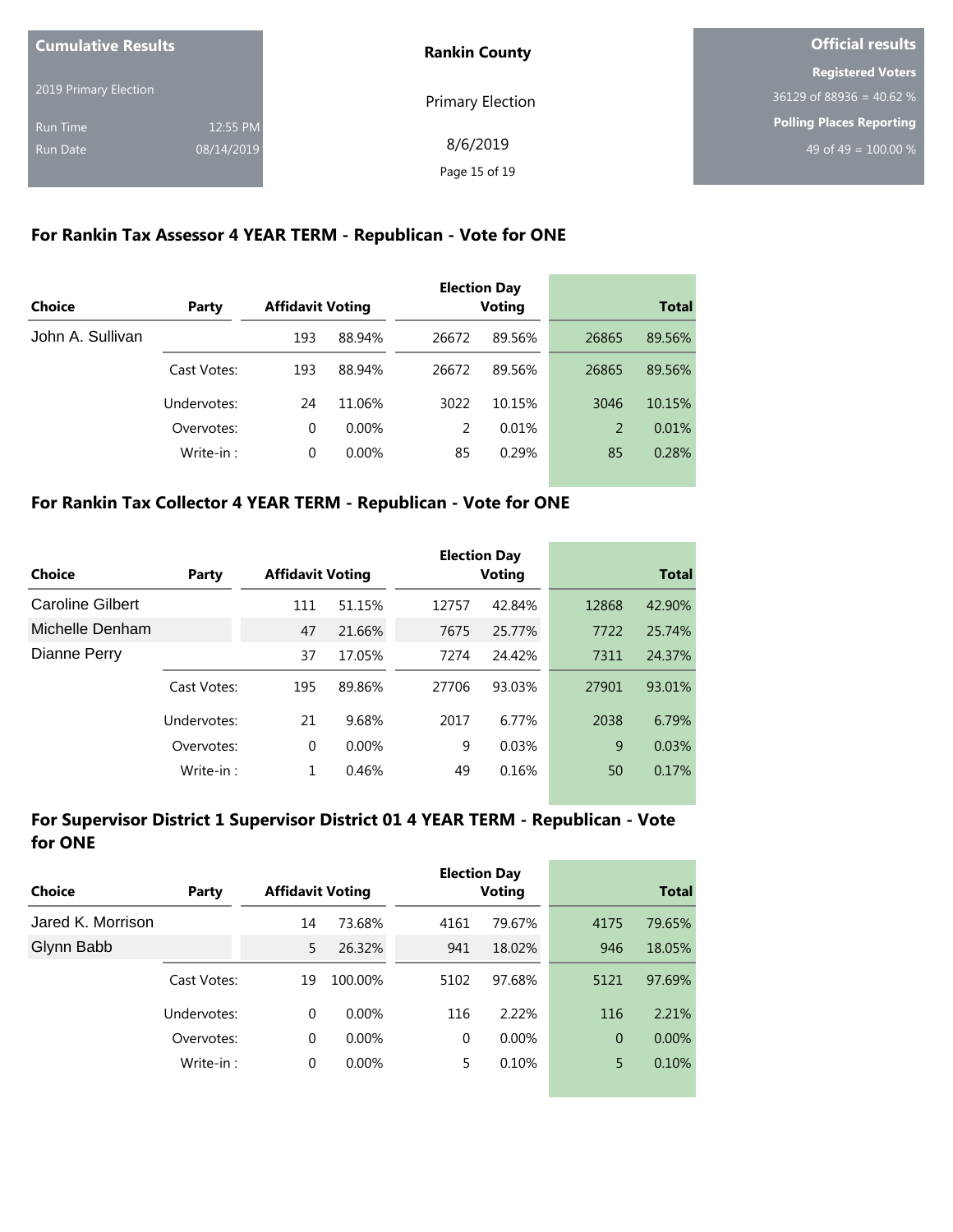| <b>Cumulative Results</b> |            | <b>Rankin County</b>    | <b>Official results</b>         |
|---------------------------|------------|-------------------------|---------------------------------|
|                           |            |                         | <b>Registered Voters</b>        |
| 2019 Primary Election     |            | <b>Primary Election</b> | $36129$ of 88936 = 40.62 %      |
| <b>Run Time</b>           | 12:55 PM   |                         | <b>Polling Places Reporting</b> |
| Run Date                  | 08/14/2019 | 8/6/2019                | 49 of 49 = $100.00\%$           |
|                           |            | Page 16 of 19           |                                 |

# **For Supervisor District 2 Supervisor District 02 4 YEAR TERM - Republican - Vote for ONE**

|                 |             |                         |          |          | <b>Election Day</b> |      |              |
|-----------------|-------------|-------------------------|----------|----------|---------------------|------|--------------|
| <b>Choice</b>   | Party       | <b>Affidavit Voting</b> |          |          | <b>Voting</b>       |      | <b>Total</b> |
| Daniel H. Cross |             | 44                      | 86.27%   | 5972     | 87.66%              | 6016 | 87.65%       |
|                 | Cast Votes: | 44                      | 86.27%   | 5972     | 87.66%              | 6016 | 87.65%       |
|                 | Undervotes: | 7                       | 13.73%   | 793      | 11.64%              | 800  | 11.66%       |
|                 | Overvotes:  | $\Omega$                | $0.00\%$ | $\Omega$ | 0.00%               | 0    | $0.00\%$     |
|                 | Write-in:   | 0                       | 0.00%    | 48       | 0.70%               | 48   | 0.70%        |
|                 |             |                         |          |          |                     |      |              |

#### **For Supervisor District 3 Supervisor District 03 4 YEAR TERM - Republican - Vote for ONE**

|                      |             |                         |          |      | <b>Election Day</b> |      |              |
|----------------------|-------------|-------------------------|----------|------|---------------------|------|--------------|
| Choice               | Party       | <b>Affidavit Voting</b> |          |      | <b>Voting</b>       |      | <b>Total</b> |
| <b>Brad Calhoun</b>  |             | 24                      | 40.00%   | 2629 | 48.11%              | 2653 | 48.02%       |
| James Rutland        |             | 17                      | 28.33%   | 1233 | 22.56%              | 1250 | 22.62%       |
| Johnny Jones         |             | 8                       | 13.33%   | 999  | 18.28%              | 1007 | 18.23%       |
| <b>Phillip Boler</b> |             | 7                       | 11.67%   | 362  | 6.62%               | 369  | 6.68%        |
| Cast Votes:          |             | 56                      | 93.33%   | 5223 | 95.57%              | 5279 | 95.55%       |
|                      | Undervotes: | 4                       | 6.67%    | 225  | 4.12%               | 229  | 4.14%        |
|                      | Overvotes:  | 0                       | $0.00\%$ | 2    | 0.04%               | 2    | 0.04%        |
|                      | Write-in:   | 0                       | 0.00%    | 15   | 0.27%               | 15   | 0.27%        |

### **For Supervisor District 4 Supervisor District 04 4 YEAR TERM - Republican - Vote for ONE**

| Choice              | Party       | <b>Affidavit Voting</b> |          |      | <b>Election Day</b><br><b>Voting</b> | <b>Total</b> |        |  |
|---------------------|-------------|-------------------------|----------|------|--------------------------------------|--------------|--------|--|
| <b>Steve Gaines</b> |             | 46                      | 80.70%   | 5271 | 74.27%                               | 5317         | 74.32% |  |
| Joel Weaver         |             | 6                       | 10.53%   | 1346 | 18.97%                               | 1352         | 18.90% |  |
|                     | Cast Votes: | 52                      | 91.23%   | 6617 | 93.24%                               | 6669         | 93.22% |  |
|                     | Undervotes: | 5                       | 8.77%    | 457  | 6.44%                                | 462          | 6.46%  |  |
|                     | Overvotes:  | 0                       | $0.00\%$ | 2    | 0.03%                                | 2            | 0.03%  |  |
|                     | Write-in:   | 0                       | $0.00\%$ | 21   | 0.30%                                | 21           | 0.29%  |  |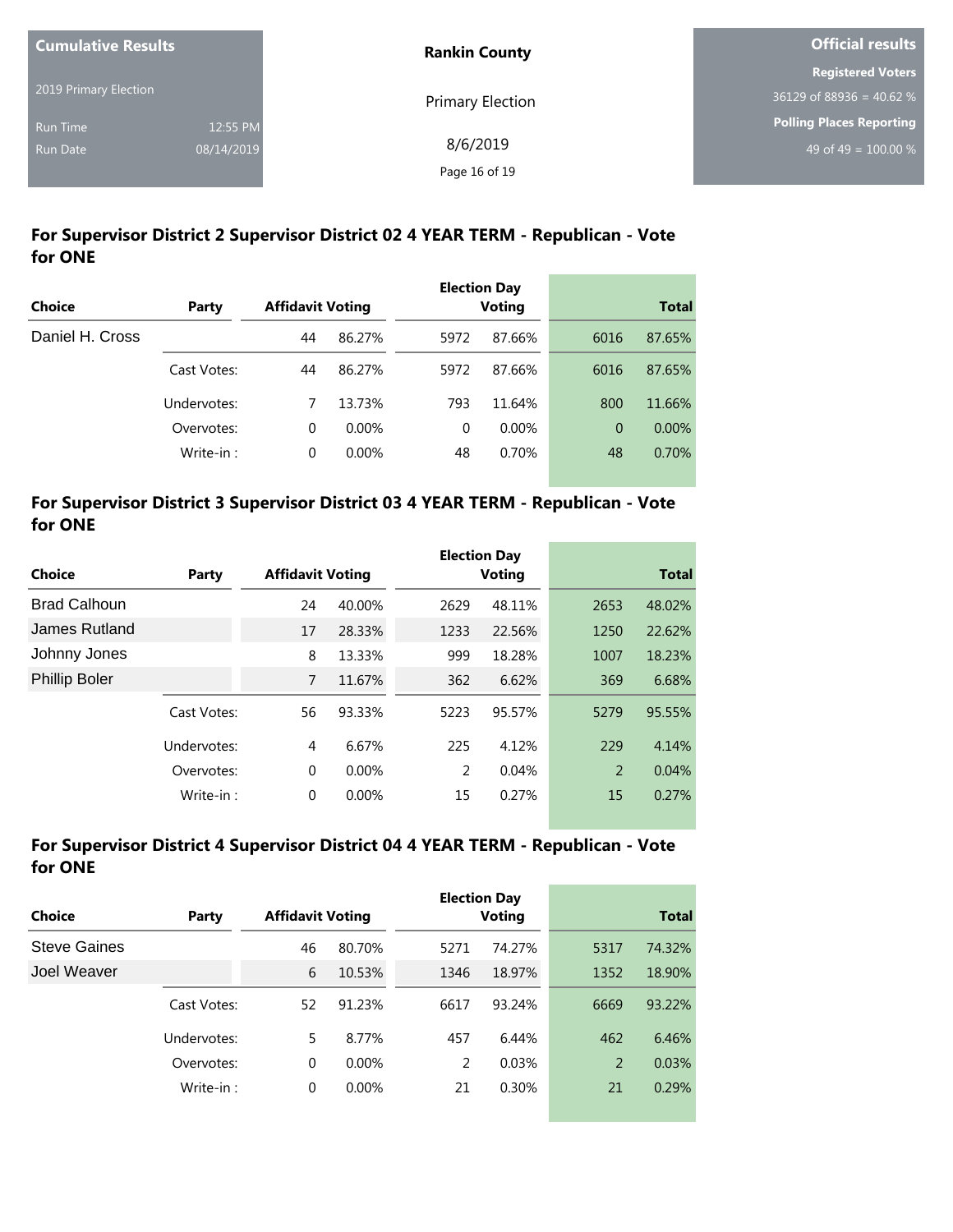| <b>Cumulative Results</b> |            | <b>Rankin County</b> | <b>Official results</b>         |  |
|---------------------------|------------|----------------------|---------------------------------|--|
|                           |            |                      | <b>Registered Voters</b>        |  |
| 2019 Primary Election     |            | Primary Election     | $36129$ of 88936 = 40.62 %      |  |
| <b>Run Time</b>           | 12:55 PM   |                      | <b>Polling Places Reporting</b> |  |
| <b>Run Date</b>           | 08/14/2019 | 8/6/2019             | 49 of 49 = $100.00\%$           |  |
|                           |            | Page 17 of 19        |                                 |  |

# **For Supervisor District 5 Supervisor District 05 4 YEAR TERM - Republican - Vote for ONE**

|               |             |                         |          |          | <b>Election Day</b> |          |              |
|---------------|-------------|-------------------------|----------|----------|---------------------|----------|--------------|
| <b>Choice</b> | Party       | <b>Affidavit Voting</b> |          |          | <b>Voting</b>       |          | <b>Total</b> |
| Jay Bishop    |             | 25                      | 83.33%   | 4548     | 87.75%              | 4573     | 87.72%       |
|               | Cast Votes: | 25                      | 83.33%   | 4548     | 87.75%              | 4573     | 87.72%       |
|               | Undervotes: | 3                       | 10.00%   | 606      | 11.69%              | 609      | 11.68%       |
|               | Overvotes:  | 0                       | $0.00\%$ | $\Omega$ | 0.00%               | $\Omega$ | $0.00\%$     |
|               | Write-in:   | 2                       | 6.67%    | 29       | 0.56%               | 31       | 0.59%        |
|               |             |                         |          |          |                     |          |              |

# **For Justice Court Judge District 1 Justice Court Judge District 01 4 YEAR TERM - Republican - Vote for ONE**

|                        |             |                         |          |          | <b>Election Day</b> |                |              |
|------------------------|-------------|-------------------------|----------|----------|---------------------|----------------|--------------|
| <b>Choice</b>          | Party       | <b>Affidavit Voting</b> |          |          | <b>Voting</b>       |                | <b>Total</b> |
| <b>Richard Redfern</b> |             | 24                      | 96.00%   | 5285     | 90.42%              | 5309           | 90.44%       |
|                        | Cast Votes: | 24                      | 96.00%   | 5285     | 90.42%              | 5309           | 90.44%       |
|                        | Undervotes: |                         | 4.00%    | 511      | 8.74%               | 512            | 8.72%        |
|                        | Overvotes:  | 0                       | $0.00\%$ | $\Omega$ | $0.00\%$            | $\overline{0}$ | $0.00\%$     |
|                        | Write-in:   | 0                       | 0.00%    | 49       | 0.84%               | 49             | 0.83%        |
|                        |             |                         |          |          |                     |                |              |

#### **For Justice Court Judge District 2 Justice Court Judge District 2 4 YEAR TERM - Republican - Vote for ONE**

|                              |             |                         |        |      | <b>Election Day</b> |      |              |
|------------------------------|-------------|-------------------------|--------|------|---------------------|------|--------------|
| Choice                       | Party       | <b>Affidavit Voting</b> |        |      | <b>Voting</b>       |      | <b>Total</b> |
| Bo Agnew                     |             | 19                      | 35.19% | 3606 | 42.79%              | 3625 | 42.74%       |
| <b>Tommy Whitfield</b>       |             | 20                      | 37.04% | 2386 | 28.31%              | 2406 | 28.37%       |
| <b>Lindsey Hill Stringer</b> |             | 7                       | 12.96% | 1448 | 17.18%              | 1455 | 17.16%       |
| J. Toby Price                |             | 4                       | 7.41%  | 274  | 3.25%               | 278  | 3.28%        |
|                              | Cast Votes: | 50                      | 92.59% | 7714 | 91.54%              | 7764 | 91.55%       |
|                              | Undervotes: | 3                       | 5.56%  | 688  | 8.16%               | 691  | 8.15%        |
|                              | Overvotes:  | $\mathbf 0$             | 0.00%  | 2    | 0.02%               | 2    | 0.02%        |
|                              | Write-in:   | 1                       | 1.85%  | 23   | 0.27%               | 24   | 0.28%        |
|                              |             |                         |        |      |                     |      |              |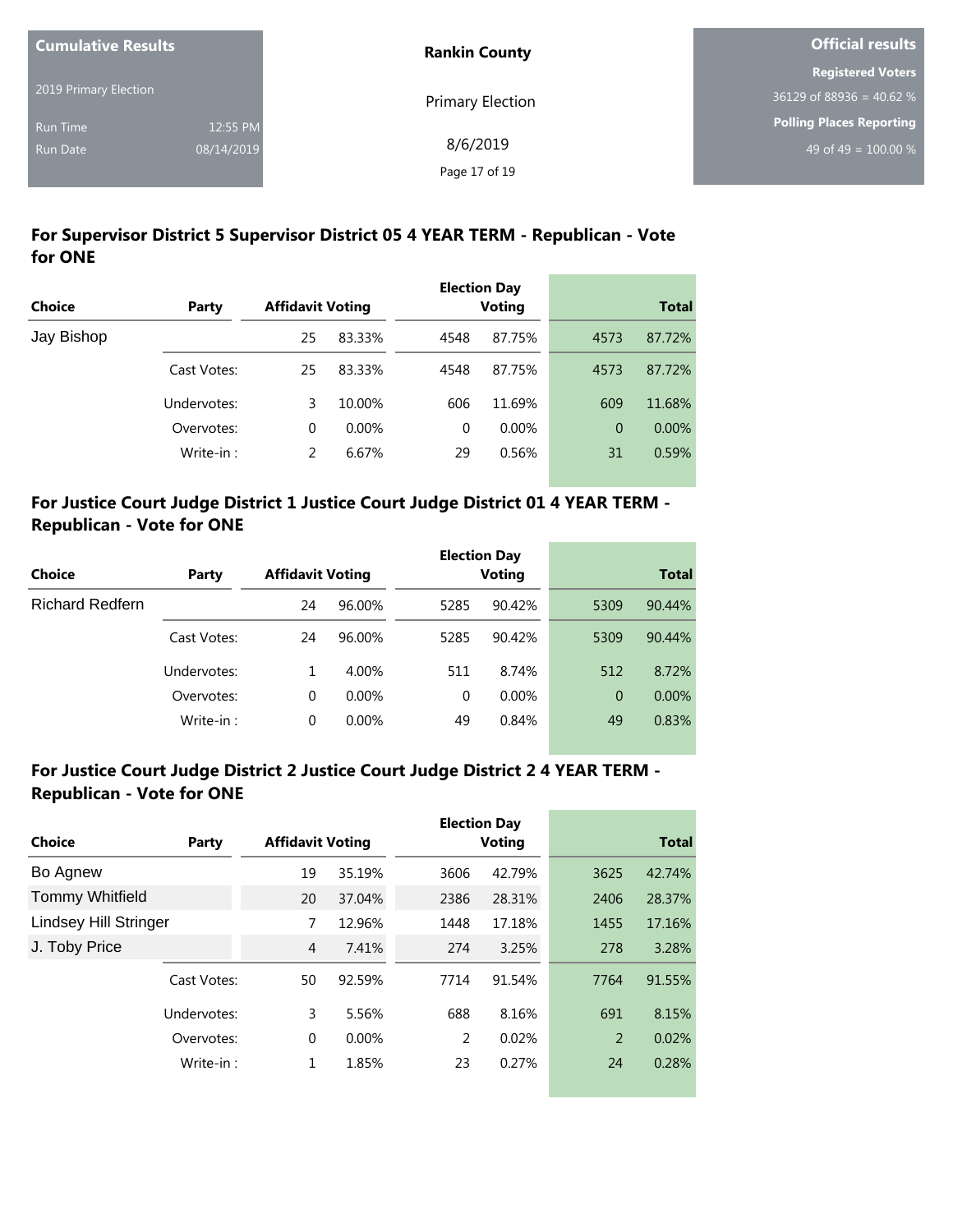| <b>Cumulative Results</b> |            | <b>Rankin County</b> | Official results                 |  |
|---------------------------|------------|----------------------|----------------------------------|--|
|                           |            |                      | <b>Registered Voters</b>         |  |
| 2019 Primary Election     |            | Primary Election     | $36129$ of 88936 = 40.62 %       |  |
| <b>Run Time</b>           | 12:55 PM   |                      | <b>Polling Places Reporting</b>  |  |
| <b>Run Date</b>           | 08/14/2019 | 8/6/2019             | 49 of 49 = $\overline{100.00\%}$ |  |
|                           |            | Page 18 of 19        |                                  |  |

### **For Justice Court Judge District 3 Justice Court Judge District 03 4 YEAR TERM - Republican - Vote for ONE**

|                |             |                         |          |      | <b>Election Day</b> |      |              |
|----------------|-------------|-------------------------|----------|------|---------------------|------|--------------|
| Choice         | Party       | <b>Affidavit Voting</b> |          |      | <b>Voting</b>       |      | <b>Total</b> |
| Joshua McCrory |             | 25                      | 43.10%   | 3362 | 58.10%              | 3387 | 57.95%       |
| Kalleigh McCoy |             | 29                      | 50.00%   | 1948 | 33.66%              | 1977 | 33.82%       |
|                | Cast Votes: | 54                      | 93.10%   | 5310 | 91.76%              | 5364 | 91.77%       |
|                | Undervotes: | 4                       | 6.90%    | 466  | 8.05%               | 470  | 8.04%        |
|                | Overvotes:  | 0                       | $0.00\%$ | 2    | 0.03%               | 2    | 0.03%        |
|                | Write-in:   | 0                       | 0.00%    | 9    | 0.16%               | 9    | 0.15%        |

# **For Justice Court Judge District 4 Justice Court Judge District 04 4 YEAR TERM - Republican - Vote for ONE**

|                               |             |                         |          |      | <b>Election Day</b> |      |              |
|-------------------------------|-------------|-------------------------|----------|------|---------------------|------|--------------|
| Choice                        | Party       | <b>Affidavit Voting</b> |          |      | <b>Voting</b>       |      | <b>Total</b> |
| Jeffrey K. McDaniel           |             | 28                      | 35.00%   | 3630 | 37.34%              | 3658 | 37.32%       |
| <b>Whitney McKay</b><br>Adams |             | 21                      | 26.25%   | 2907 | 29.90%              | 2928 | 29.87%       |
| <b>Gary Williams</b>          |             | 18                      | 22.50%   | 1947 | 20.03%              | 1965 | 20.05%       |
| <b>Fred Lovett</b>            |             | 6                       | 7.50%    | 599  | 6.16%               | 605  | 6.17%        |
|                               | Cast Votes: | 73                      | 91.25%   | 9083 | 93.43%              | 9156 | 93.41%       |
|                               | Undervotes: | 7                       | 8.75%    | 616  | 6.34%               | 623  | 6.36%        |
|                               | Overvotes:  | $\Omega$                | $0.00\%$ | 5    | 0.05%               | 5    | 0.05%        |
|                               | Write-in:   | $\Omega$                | 0.00%    | 18   | 0.19%               | 18   | 0.18%        |

# **For Constable District 1 Constable District 01 4 YEAR TERM - Republican - Vote for ONE**

| Choice         | <b>Affidavit Voting</b><br>Party |          |          |      | <b>Election Day</b><br>Voting | <b>Total</b>   |        |
|----------------|----------------------------------|----------|----------|------|-------------------------------|----------------|--------|
| Chip Taylor    |                                  | 12       | 48.00%   | 2819 | 48.23%                        | 2831           | 48.23% |
| Robert Hancock |                                  | 11       | 44.00%   | 2619 | 44.81%                        | 2630           | 44.80% |
| Jon Lewis      |                                  | 2        | 8.00%    | 248  | 4.24%                         | 250            | 4.26%  |
|                | Cast Votes:                      | 25       | 100.00%  | 5686 | 97.28%                        | 5711           | 97.29% |
|                | Undervotes:                      | $\Omega$ | $0.00\%$ | 144  | 2.46%                         | 144            | 2.45%  |
|                | Overvotes:                       | $\Omega$ | $0.00\%$ | 4    | 0.07%                         | $\overline{4}$ | 0.07%  |
|                | Write-in:                        | $\Omega$ | 0.00%    | 11   | 0.19%                         | 11             | 0.19%  |